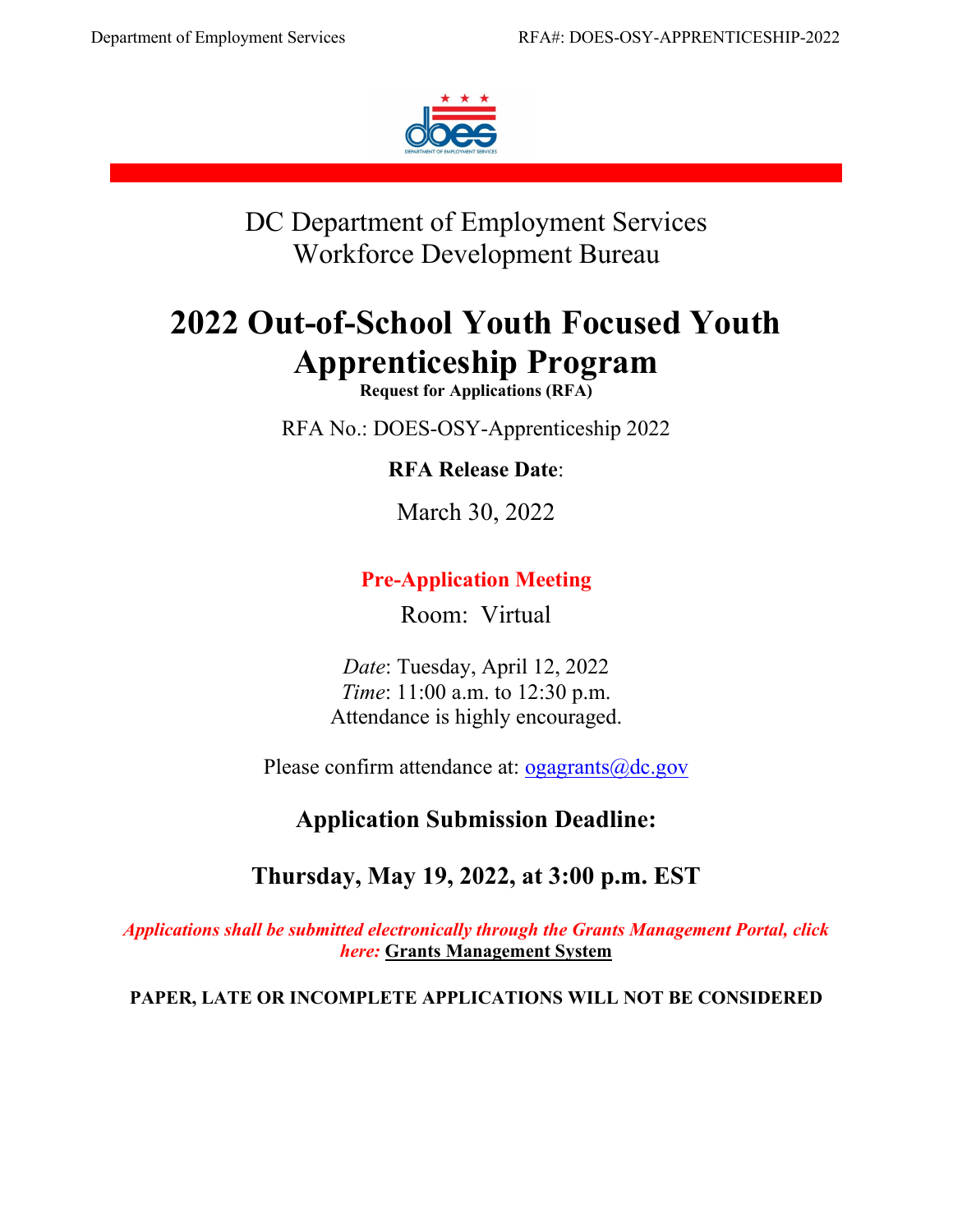# **Contents**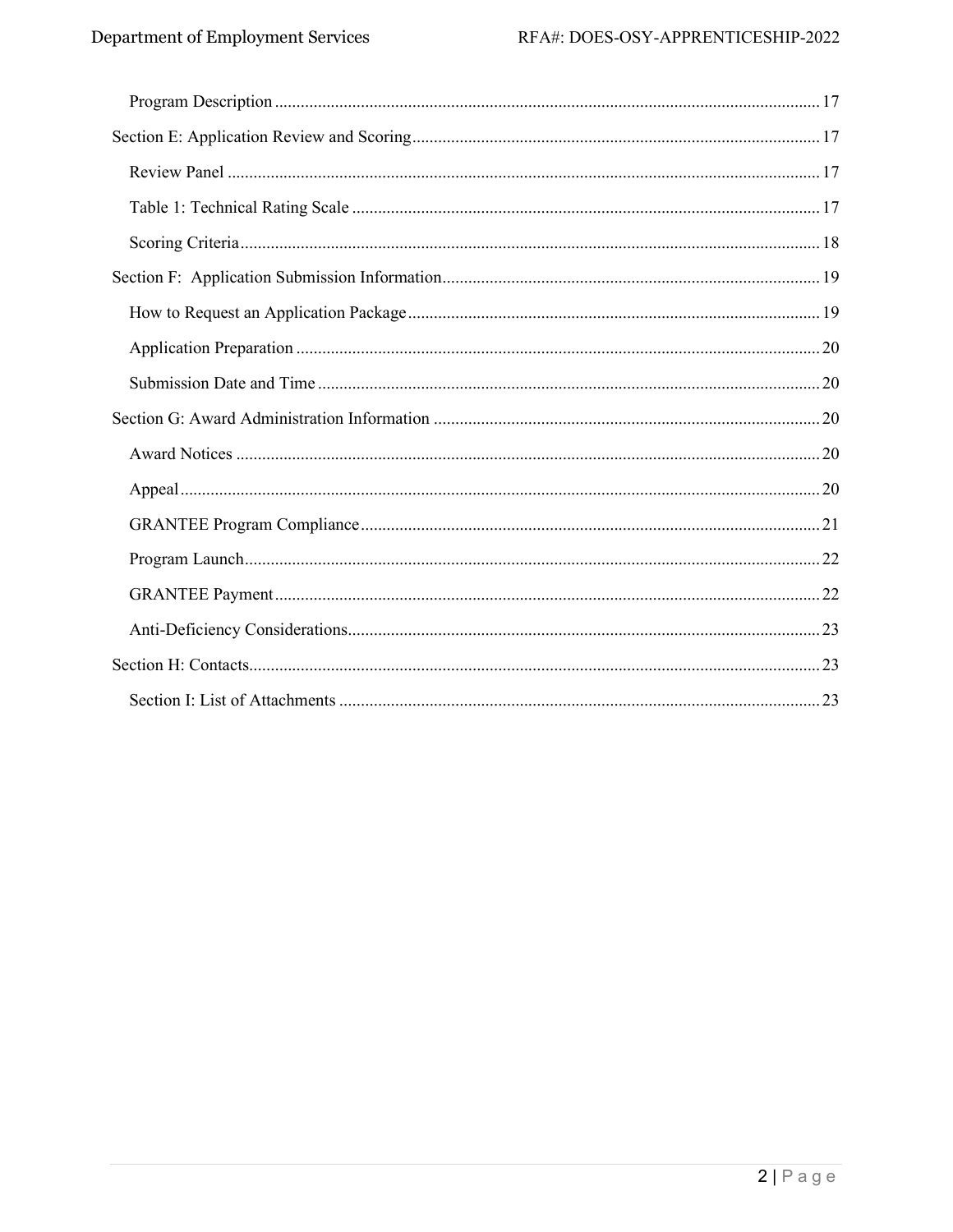# <span id="page-3-0"></span>**Section A: Funding Opportunity Description**

# <span id="page-3-1"></span>*Background*

The District of Columbia Department of Employment Services (DOES) connects District residents, job seekers, and employers to opportunities and resources that empower fair, safe, effective working communities. DOES prepares unemployed and underemployed participants for employment opportunities in high growth industries, through workforce readiness, career exploration, and experiential, hands-on programs.

DOES, through its Office of Apprenticeship, Information, and Training<sup>[1](#page-3-3)</sup> (OAIT), monitors apprenticeship programs to ensure compliance and the implementation of quality training for all registered apprentices. DOES OAIT also provides guidance and technical assistance to new and current apprenticeship sponsors regarding federal and local regulations, in addition to program regulation, for a successful program.

Through funding from the District's allocation of federal American Rescue Plan Act (ARPA), DOES OAIT seeks to expand its youth pre-apprenticeship and apprenticeship programs in high demand industries to recruit and train Out-of-School youth ages 18 to [2](#page-3-4)4.<sup>2</sup> Additionally, through registered apprenticeship programs, DOES OAIT expects to work collaboratively with GRANTEES to provide out of school youth ages 18 to 24 with paid relevant workplace experiences that prepare them for specialized and skilled employment opportunities in traditional and non-traditional sectors and promote the development of new non-traditional apprenticeship and pre-apprenticeship opportunities for Out-of- School youth ages 18 to 24.

# <span id="page-3-2"></span>*Scope*

As part of the District's investment into strengthening local youth apprenticeship programs through ARPA funding, DOES is seeking high quality, structured and innovative grant applications from registered apprenticeship programs or new organizations to develop, implement and/or expand existing or new youth apprenticeship programs for 80 District out-of-school youth, ages 18 to 24. Applicants are expected to provide workforce training, exposure, and placement into apprenticeship programs. The proposed initiative must lead to increased apprenticeship opportunities and direct entry to registered apprenticeship programs in the apprenticeable occupations and industries for 80 District of Columbia Out-of-School youth, ages 18-24. Approved

<span id="page-3-3"></span><sup>1</sup> DOES OAIT is the State Apprenticeship Agency responsible for registering apprenticeship programs and monitoring registered apprenticeship programs for compliance with federal and District law.

<span id="page-3-4"></span><sup>&</sup>lt;sup>2</sup> Out-of-school youth (1) are no longer engaged or connected to secondary education, high school dropouts, or disconnected from traditional school; (2) have either graduated from high school or secured a GED but have no post-secondary education, career targets, sustainable plans; (3) are not in the workforce; or (4) are basic skills deficient, leaving them either unemployed or underemployed.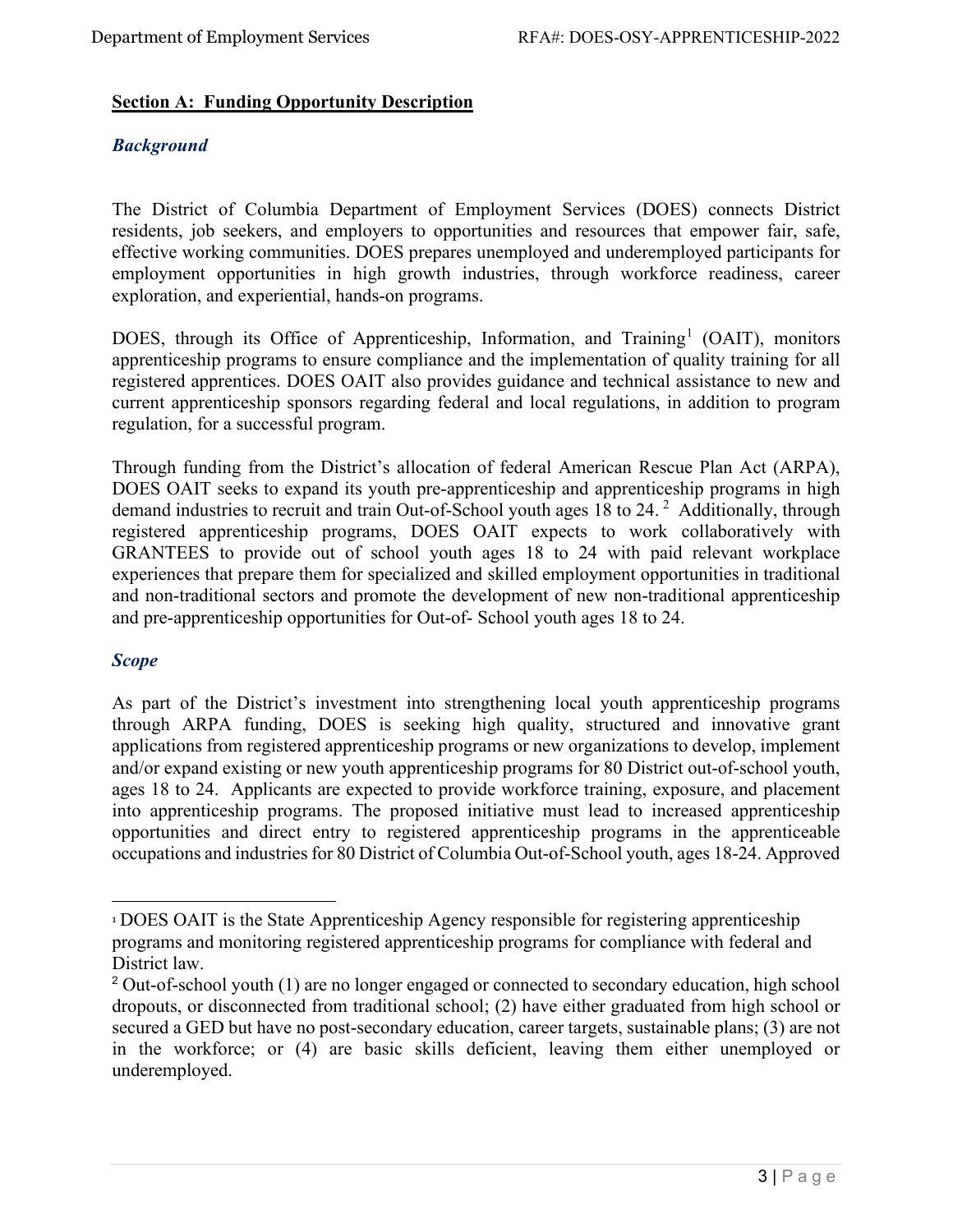industries include traditional apprenticeship sectors such as construction, manufacturing, energy, and transportation. Approved industries also include apprenticeship sectors such as information technology, healthcare, and hospitality.

To support the expansion of current Youth Apprenticeship Programs or the development of new Youth Apprenticeship Programs, funds within this RFA are available to primarily support workforce training costs related to the following apprenticeship functions: On-the-Job Training (OJT), On-the-Job Learning (OJL), and related technical instruction (RTI). Program costs such as training material, equipment, and curriculum are also allowable costs within this RFA. Applicants are also allowed to charge under this RFA the federal de-Minimis indirect cost rate of 10%. Proposed programs must be able to commence services within April 2022.

Due to the ongoing COVID-19 pandemic, applicants should be prepared to offer services virtually, in person, and/or in a hybrid combination, dependent upon best practices for the approved industries.

Acceptable program models under this RFA include:

- Pre-Apprenticeship to Apprenticeship Programs
- Direct Entry into Apprenticeship Programs

# Pre-Apprenticeship to Apprenticeship Program Models

Generally, pre-apprenticeship to apprenticeship programs consists of a schedule of education and training designed to prepare individuals to enter and succeed in a Registered Apprenticeship program. This grant opportunity is for an organization to enroll Out-of-School youth, that are District residents between the ages 18-24, in a youth pre-apprenticeship to apprenticeship opportunity in the District that provides the following:

- A paid wage up to 30 hours per week (DOES will pay the wage to participant for the preapprenticeship track);
- A combination of work-based learning, related technical instruction, and on-the-job learning in an apprenticeable occupation;
- The achievement of a nationally recognized, job specific certification; and
- Direct entry into apprenticeship opportunities post program completion via formalized partnership with District approved apprenticeship sponsors.

#### Direct Entry into Apprenticeship Program Models

Funding within this RFA can also be used to support active apprenticeship sponsors seeking to prioritize the hiring of Out-of-School youth, ages 18 to 24. Allowable costs under the Direct Entry into Apprenticeship Program Models includes costs related to the following apprenticeship functions: On-the-Job Training (OJT), On-the-Job Learning (OJL), and related technical instruction (RTI). Program costs such as training material, equipment, and curriculum are also allowable costs within this RFA.

Apprenticeship programs intending to apply for funding under this program model must provide the following: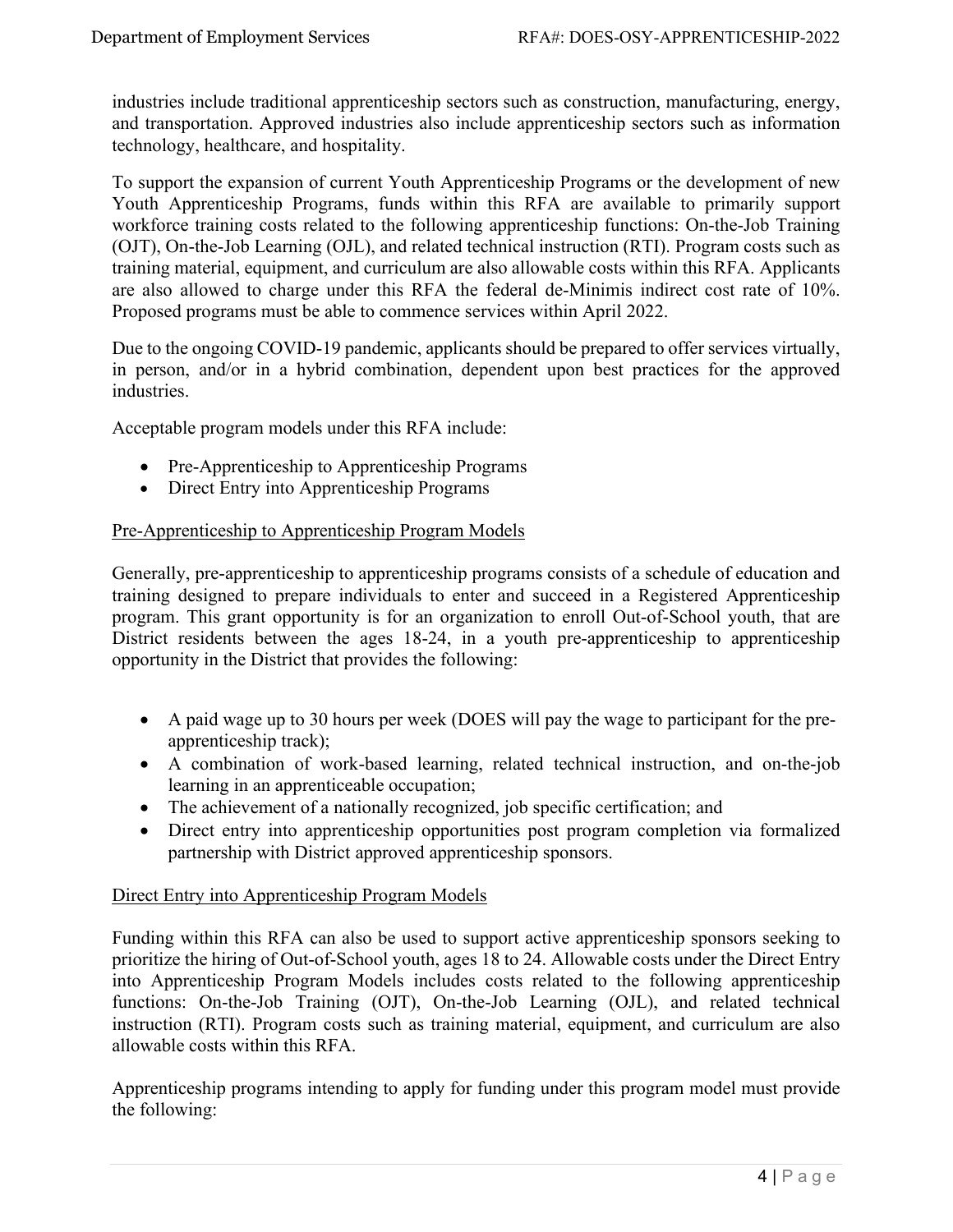- A timeline that details the hiring of Out-of-School youth apprentices and into what positions
- The amount of apprenticeship positions that will be made available to Out-of-School youth apprentices
- The recruitment strategy the program intends to use to attract the Out-of-School youth population into newly created positions
- The retention strategy the program intends to use to support the completion of the apprenticeship program
- An itemized budget that details the use of requested grant funding

Best practices of successful youth apprenticeship programs also include the distribution of youth supportive services (such as transportation, uniforms, boots, tool belts, assistance with apprenticeship applications and exam fees, etc.) where necessary. Students will be registered with D.C. Department of Employment Services as youth apprenticeship within our DC Networks and DC Apprenticeship Management (DCAMS) systems.

# Other Eligibility Requirements of Program Participants

• Participants must verify age, District residency, social security number, and right to work via DOES approved documentation (found in Attachment A).

# **The following tasks shall be performed by the GRANTEE:**

- GRANTEE shall ensure that each employee and contractor who provides goods or performs services in person in District of Columbia facilities or worksites, or who have in person contact with other persons in order to complete their work under the grant has been either: (i) fully vaccinated against COVID-19, or (ii) if granted one of the exemptions identified in Section III of Mayor's Order 2021-099 by GRANTEE, are undergoing weekly COVID-19 testing and only reporting to the workplace when such test result is negative, and (iii) are wearing masks while working.
- GRANTEE shall comply with all CDC COVID-19 guidelines.
- GRANTEE shall be responsible for ensuring compliance with Mayor's Order 2021-099 by their employees and contractors, and failure to do so may result in adverse consequences, including termination of the NOGA.
- GRANTEE shall comply with the Living Wage Act of 2006 D.C. Code §§ 2-220.01–2-220.11. Recipients of contracts or government assistance shall pay affiliated employees and subcontractors who perform services under the contracts no less than the current living wage. Effective January 1, 2022, until June 30, 2022, the living wage rate is \$15.50 per hour. Effective July 1, 2022, the District's Minimum Wage and Living Wage will increase to \$16.10.
- GRANTEE shall recruit and enroll Out-of-School Youth that are District residents specified in this RFA at GRANTEE proposed service level.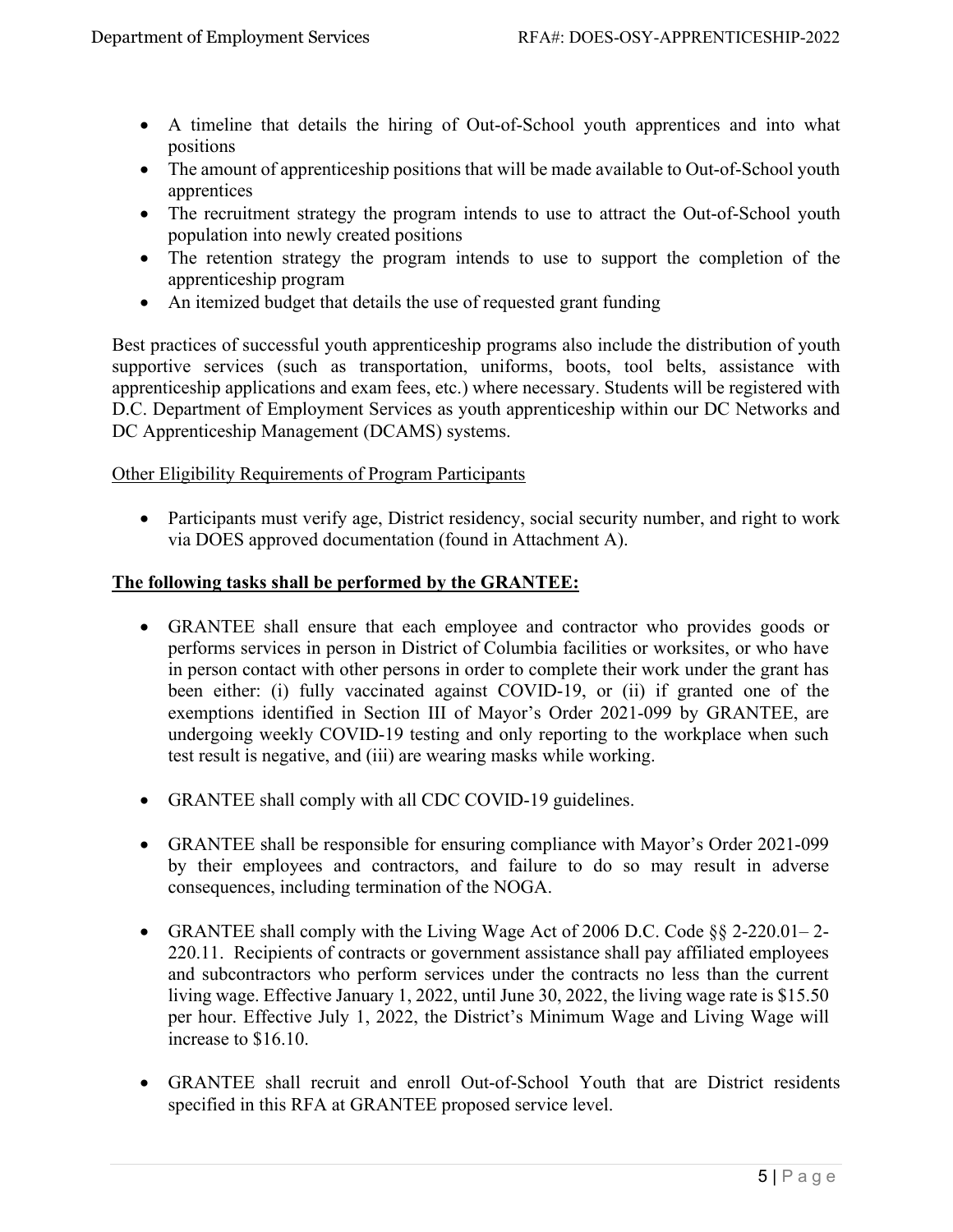- GRANTEE shall operate a youth apprenticeship program per the guidelines listed within this RFA.
- GRANTEE shall provide On-The-Job (OJT), work-based training and/or Classroom Related Instruction (RTI) for each youth apprentice that culminates in the achievement of a nationally recognized certification, within applicable program models.
- GRANTEE shall securely maintain all program documentation, including case notes, in OAIT system of record (VOS/DC Networks) and at vendor location, in addition to hardcopy participant files.
- GRANTEE shall conduct an orientation session during the first week, first day of the scheduled start date of each program or cohort of the program ensuring all program activities, deadlines, expectations, policies, and procedures are outlined for all assigned participants.
- GRANTEE shall attend an orientation with DOES Office of Apprenticeship staff and successfully pass a site visit prior to the outlined start date and before services begin for participants. All orientation dates and site visits will be scheduled by the Office of Apprenticeship
- GRANTEE shall secure qualified and experienced instructor staff qualified to provide training/instruction that culminates in a nationally recognized certification.
- GRANTEE shall secure and provide evidence of formal partnerships with Registered Apprenticeship Programs (RAPs) to refer youth apprenticeship completers to for long-term apprenticeship placement.
- GRANTEE shall complete all required trainings identified and requested by the Department of Employment Services.
- GRANTEE shall participate in ongoing monitoring and evaluation activities led by DOES designated evaluator. These may include site visits, surveys, interviews, focus groups, administrative records review, and other data collection and evaluation strategies.
- GRANTEE shall collect data regarding contacts with Limited English Proficient (LEP) and Non-English Proficient (NEP) participants and report this data to DOES Language Access Coordinator on a quarterly basis.
- GRANTEE shall provide interpretation services and translation of vital documents to LEP/NEP customers. All translated materials must have DOES brand and be reported to DOES' Language Access Coordinator on a quarterly basis.
- GRANTEE shall incorporate the provided DOES logos, taglines, identifiers and/or other branding on all products, programs, activities, services, resources and related property and materials funded by DOES.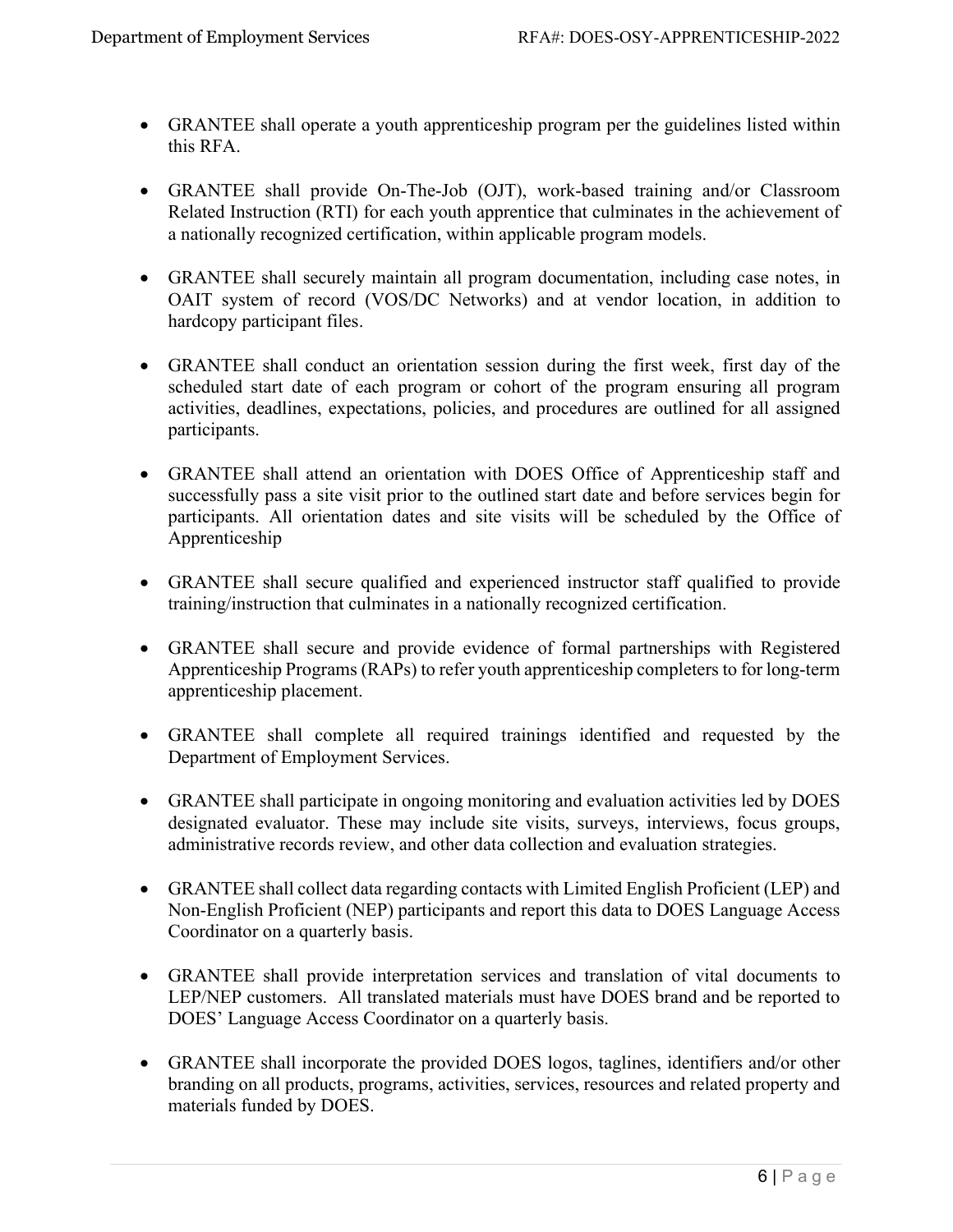• GRANTEE shall attend and comply with all DOES meetings, onboarding trainings, and meetings held by the Office of Grants Administration and Resource Allocation.

# **Grantee Reporting, Deliverables and Outcomes**

The required program deliverables for the target groups are described below and should be submitted in accordance with the timeline.

# *Reporting*

The GRANTEE shall provide the following reports to the Department of Employment Services

| <b>Reporting Requirements</b>                      | <b>Method of Delivery</b> | Frequency                      |
|----------------------------------------------------|---------------------------|--------------------------------|
| <b>Apprenticeship Recruitment</b>                  | Via email                 | Weekly after activity          |
| Tracker                                            |                           | commences                      |
| Participant Roster and                             | Via email                 | 30 days prior to program start |
| Documentation                                      |                           | date for each enrolling        |
|                                                    |                           | apprentice                     |
| Pre-Apprenticeship to                              | Via email and system      | Monthly by the 10th            |
| <b>Apprenticeship Program Models</b>               |                           |                                |
| Monthly Progress Report and Case                   |                           |                                |
| Notes. Documentation includes:                     |                           |                                |
| Certification (Credential                          |                           |                                |
| Attainment)                                        |                           |                                |
| Progress towards<br>$\bullet$                      |                           |                                |
| completing contracted on-                          |                           |                                |
| the-job training hours                             |                           |                                |
| Pre and Post Test                                  |                           |                                |
| Assessment (Measurable                             |                           |                                |
| Skills Gain)                                       |                           |                                |
| Proof of                                           |                           |                                |
| Placement/Registered                               |                           |                                |
| Apprenticeship Agreement                           |                           |                                |
| Proof of Unsubsidized                              |                           |                                |
| Placement documents                                |                           |                                |
| received by program                                |                           |                                |
| apprentice                                         |                           |                                |
| Case notes updated for                             |                           |                                |
| each participant within                            |                           |                                |
| <b>VOS/DC Networks</b>                             |                           |                                |
|                                                    |                           |                                |
| Direct Entry into Apprenticeship<br>Program Models |                           |                                |
|                                                    |                           |                                |
|                                                    |                           |                                |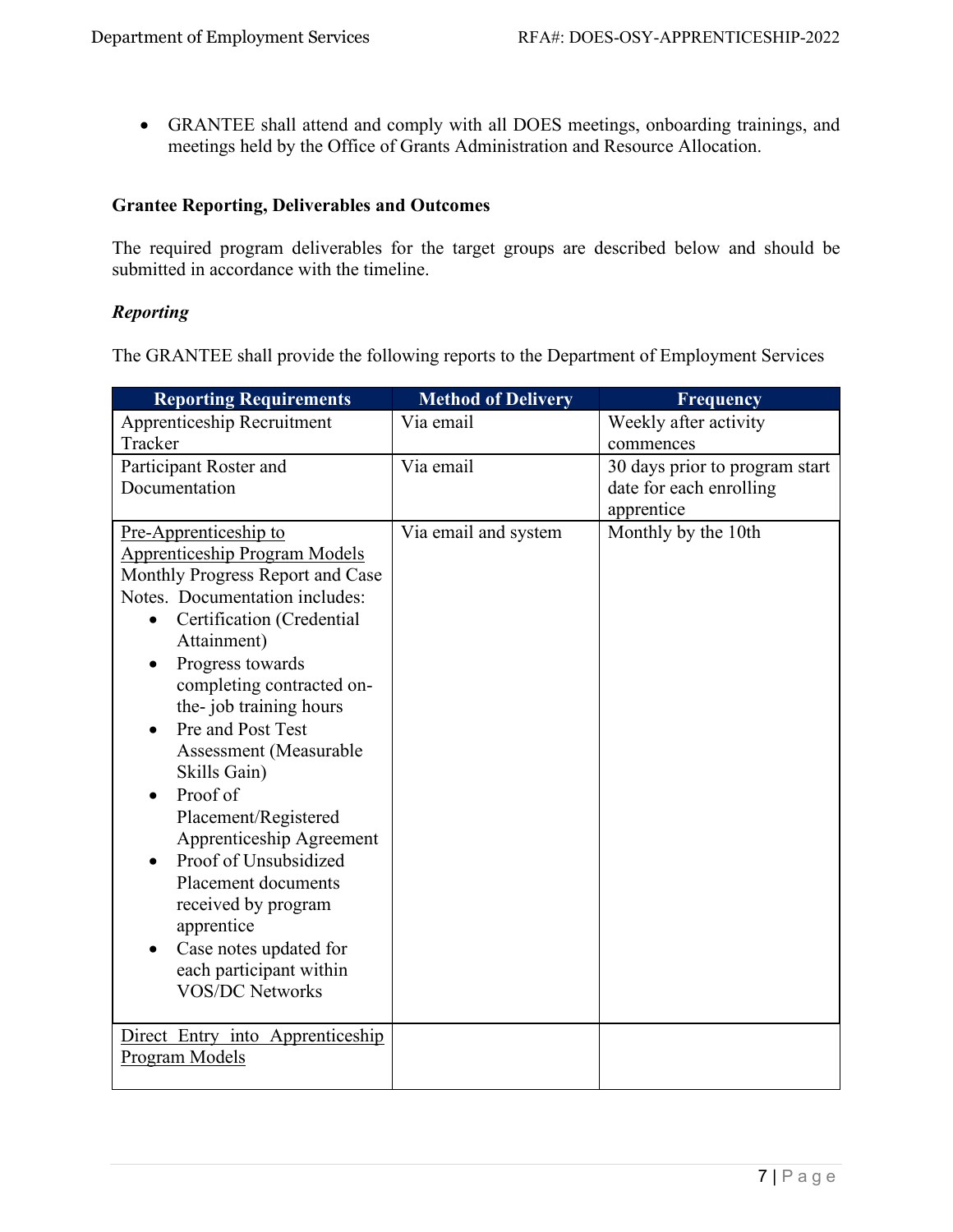| Monthly Progress Report and Case  |           |                                 |
|-----------------------------------|-----------|---------------------------------|
| Notes. Documentation includes:    |           |                                 |
| Certification (Credential         |           |                                 |
| Attainment)                       |           |                                 |
| Progress towards                  |           |                                 |
| completing contracted on-         |           |                                 |
| the-job training hours            |           |                                 |
| Case notes updated for            |           |                                 |
| each participant within           |           |                                 |
| <b>VOS/DC Networks</b>            |           |                                 |
| Evidence of progressive           |           |                                 |
| wage increase (i.e.               |           |                                 |
| paystubs)                         |           |                                 |
|                                   |           |                                 |
| Monthly Status Report (OGARA)     | Via email | Monthly by the $10th$ of the    |
|                                   |           | subsequent month                |
| Timesheets and Attendance (Pre-   | Via email | Every Friday by 4:00 p.m.       |
| Apprenticeship Models)            |           |                                 |
| Expenditure<br>Monthly<br>Reports | Via email | Monthly by the $10^{th}$ of the |
| (OGARA)                           |           | subsequent month                |
| Language Access Report            | Via email | Quarterly                       |

# *Deliverables*

Listed in the chart below are the projected deliverables for the grant period. The GRANTEE will be responsible for achieving the metric set forth in the "Deliverables" column.

| <b>Deliverables</b>                                                                                                                                                                                | Quantity   | <b>Method of</b><br><b>Delivery</b> | <b>Due Date</b>                           |
|----------------------------------------------------------------------------------------------------------------------------------------------------------------------------------------------------|------------|-------------------------------------|-------------------------------------------|
| Project Plan – Including timelines of essential<br>activities related to the Youth Apprenticeship<br>Program (including recruitment, program start<br>date, training timeline, and placement plan) |            | Via email/                          | Submitted with<br>Application<br>Packet   |
| Provide new youth apprenticeship program<br>enrollments to DOES' OAIT at least 30 days prior<br>to program start date to allow time for payroll<br>processing.                                     |            | Via email                           | 30 days prior to<br>program start<br>date |
| Invoice                                                                                                                                                                                            |            | Via E-<br>Invoicing<br>System       | Monthly $(10th$<br>of every month)        |
| Youth Enrollment Packet (Pre-Apprenticeship)<br>Programs)                                                                                                                                          | Up to $80$ | Via Email                           | 30 days prior to<br>program start<br>date |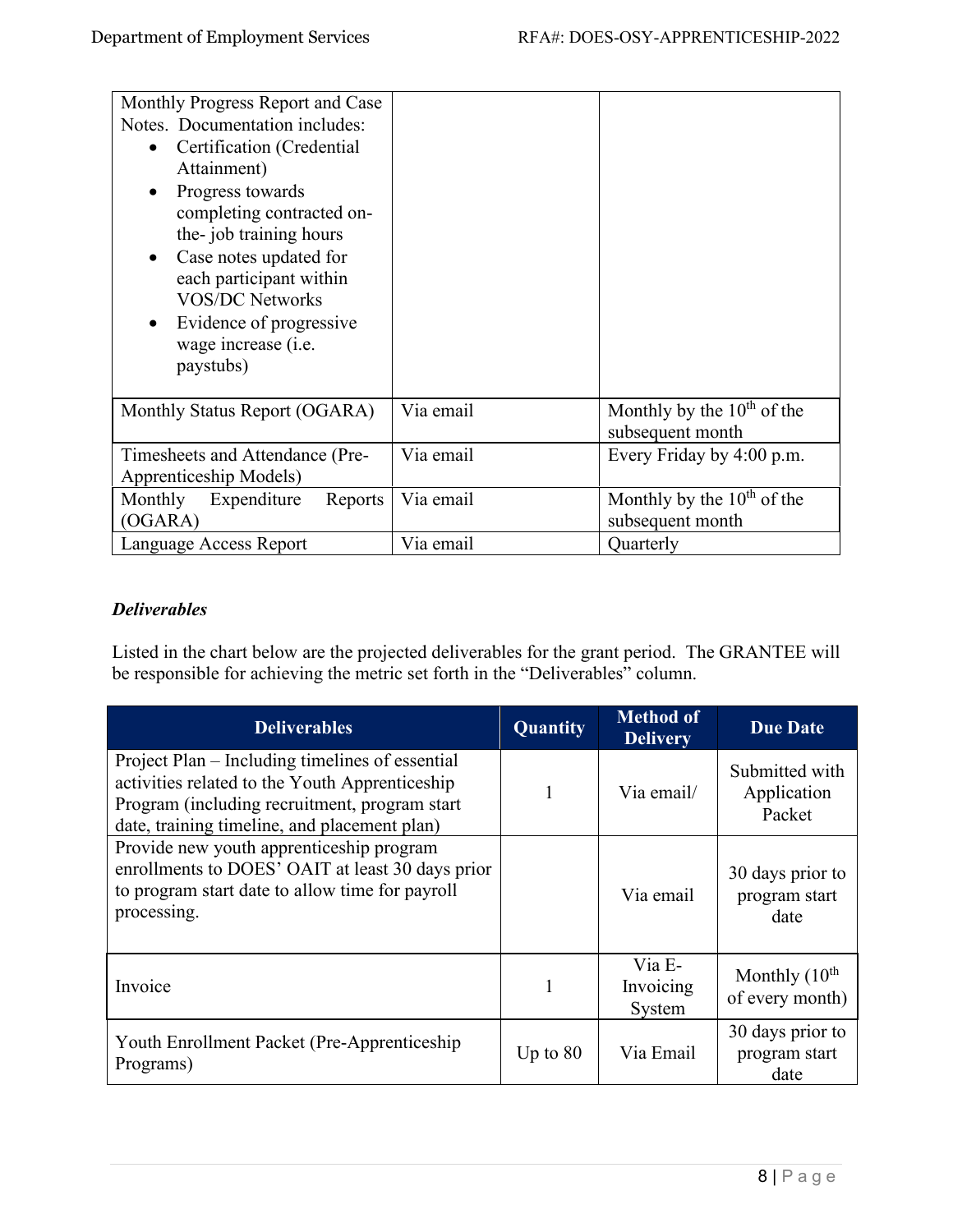| Youth Certification Report (Pre-Apprenticeship)<br>Programs)                                                    | Up to $80$ | Via Email | 30 days after<br>the completion<br>of each cohort                                               |
|-----------------------------------------------------------------------------------------------------------------|------------|-----------|-------------------------------------------------------------------------------------------------|
| Youth Placement Report (Pre-Apprenticeship)<br>Programs)                                                        | Up to $80$ | Via Email | Monthly $(10th$<br>of every month)<br>for 3 months<br>after the<br>completion of<br>each cohort |
| Completion spreadsheet that documents all<br>participants who have satisfied all requirements of<br>the program | 1          | Via email | At the end of<br>the program                                                                    |
| Close-Out-Report                                                                                                |            |           | 30 days after<br>the end of the<br>program                                                      |

# <span id="page-9-0"></span>*Outcomes*

The GRANTEE will be responsible for achieving the outcomes set forth in the "Target" column:

| <b>Outcomes</b>                                      | <b>Target</b> |
|------------------------------------------------------|---------------|
| Youth Apprentice Enrollment Rate                     | 100%          |
| Youth Apprentice Attendance Rate                     | 85%           |
| Youth Apprentice Completion/Certification Rate       | 75%           |
| Youth Apprentice Apprenticeship Placement Rate (Pre- | 60%           |
| Apprenticeship to Apprenticeship Models)             |               |

All reports and deliverables must be submitted per the schedule provided above.

DOES is the sole owner of and controls all deliverables, reports, data, information, process, procedure, or product created by, for or from this grant award. The GRANTEE must receive written permission from DOES to use or distribute any deliverable, report, data, information, process, procedure, or product created by, for or from this grant award, prior to the proposed use or distribution.

# <span id="page-9-1"></span>*Rights and Responsibilities:*

The responses to this RFA must be reasonable and appropriate based on the information provided within this RFA. Additionally, GRANTEES shall not assign or otherwise transfer any rights, duties, obligations, or interest in the Notice of Grant Award (NOGA) or arising hereunto to any person, entity, or entity whatsoever without the prior written consent of DOES.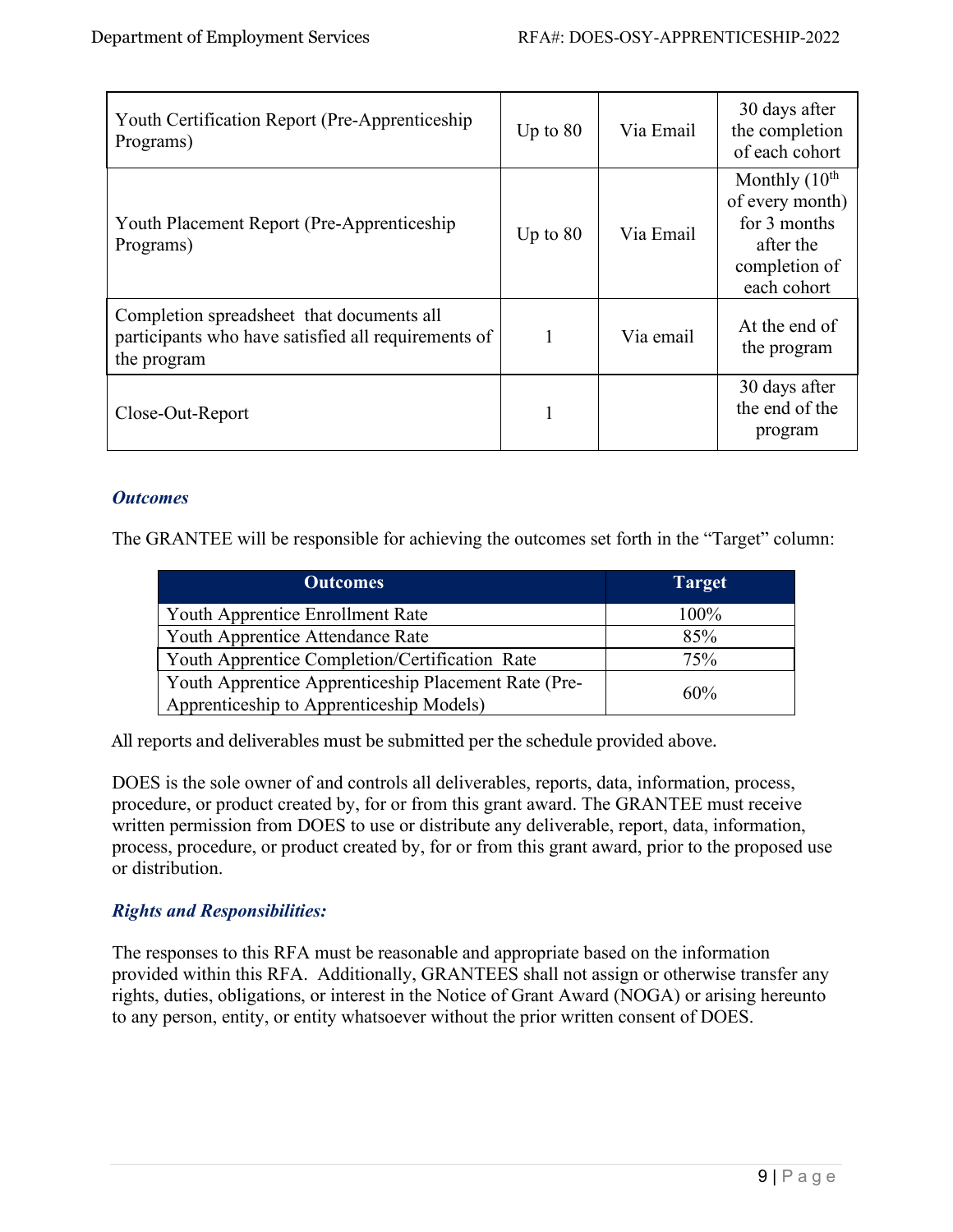# <span id="page-10-0"></span>*Source of Grant Funding*

The funds are made available through District of Columbia ARPA appropriations. Funding for grant awards is contingent on availability of funds. This RFA does not commit DOES to make a grant award. DOES maintains the right to adjust the number of grant awards and grant award amounts based on funding availability and the quality and quantity of applications. Grant funds shall only be used to support activities specifically outlined in the scope of this RFA and included in the Applicant's submission.

DOES may suspend or terminate an outstanding RFA, pursuant to its own grant-making policies or any applicable federal regulation or requirement.

#### <span id="page-10-1"></span>*Anticipated Number of Awards*

DOES intends to grant at least one award for this RFA. DOES, however, reserves the right to make additional awards or no awards pending availability of funds and the quality and quantity of applications.

#### <span id="page-10-2"></span>*Total Amount of Funding to be Awarded*

The total amount of funds DOES anticipates being available for award is \$400,000.00. DOES reserves the right to award partial amounts of funding based on the quality and quantity of application received

The District of Columbia's Out-of-School Youth Apprenticeship program is 100% funded by ARPA funds from the US Department of Treasury.

#### <span id="page-10-3"></span>*Period of Performance*

The 2022 Out-of-School Youth Focused Youth Apprenticeship Program will operate from the date of award through 12 months thereafter. DOES reserves the sole right to exercise up to three (3) option years beyond the original period of performance contingent upon the availability of funding and satisfactory performance from the GRANTEE. The funding amount for the option years will be determined by DOES and all terms and requirements of the original grant will apply unless modified by DOES.

#### <span id="page-10-4"></span>*Location Requirements*

For the purpose of this RFA, all Applicants shall provide services in the District of Columbia and be eligible to conduct business with the Government of the District of Columbia. Each applicant must provide legal proof of ownership or occupancy.

Adequate proof of ownership or occupancy that may be submitted includes the following:

- Certificate of Occupancy issued by the Department of Consumer & Regulatory Affairs (DCRA)
- Building lease or rental agreement that is current and valid

The applicant must submit written notice of any site changes within 24 hours of the proposed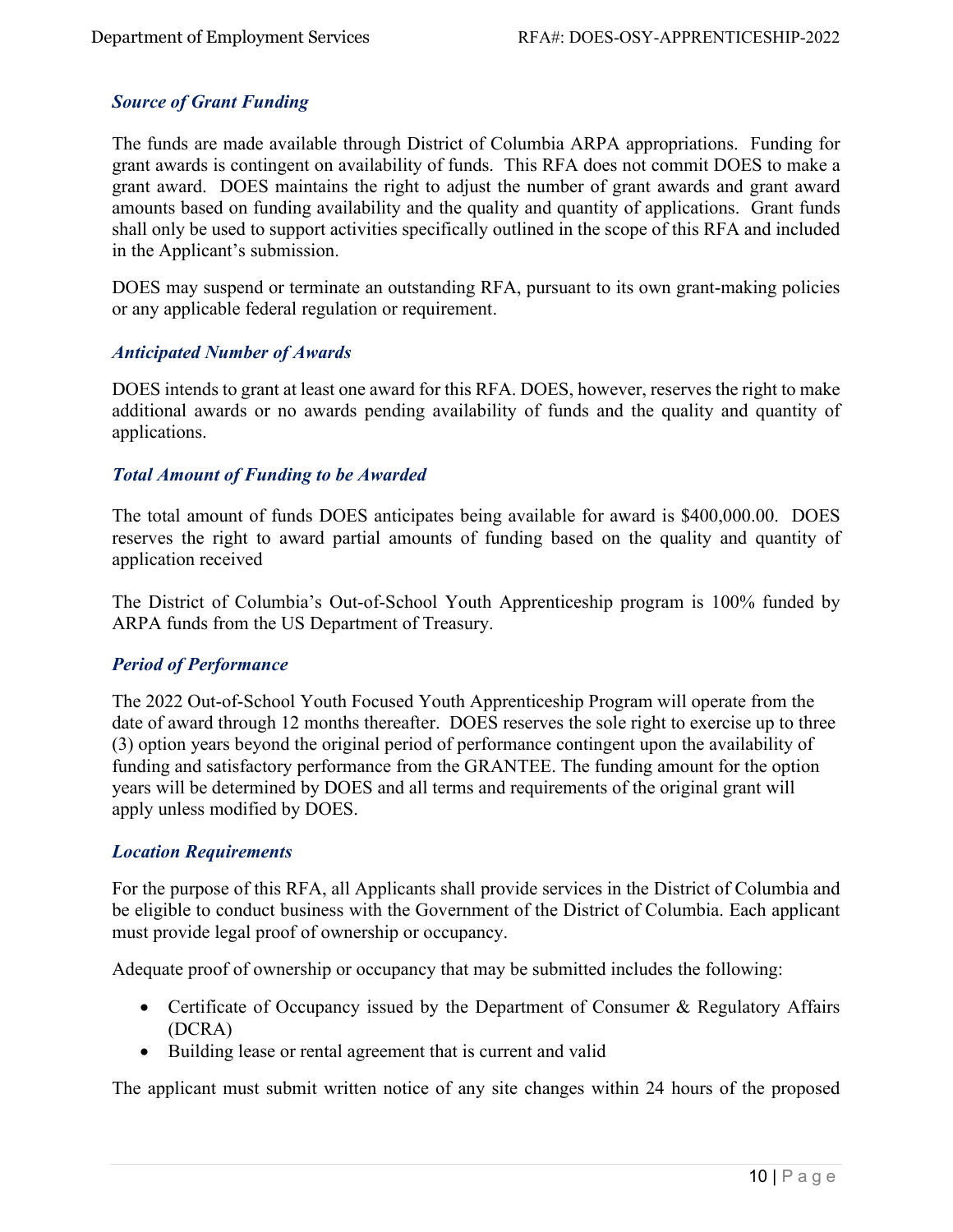change. DOES must approve any site changes, prior to the proposed change.

# <span id="page-11-0"></span>*Grant Making Authority*

Pursuant to the "Workforce Job Development Grant-Making Authority Act of 2012", DOES shall:

- Notify the applicant if it rejects that applicant's proposal.
- Notify the applicant if it selects the applicant's proposal for funding.

Pursuant to the "Workforce Job Development Grant-Making Authority Act of 2012", DOES may:

- Adjust the number of grant awards and grant award amounts, based on funding availability and the quality and quantity of applications.
- Accept or deny any or all applications, if DOES determines it is in its best interest to do so.
- Suspend or terminate an outstanding RFA.
- Issue addenda and/or amendments subsequent to the issuance of the RFA or rescind the RFA.
- Conduct pre-award on-site visits to verify information submitted in the application and to determine if the applicant's facilities are appropriate for the proposed program.
- Enter negotiations with an applicant and adopt a firm funding amount or other revision of the applicant's proposal that may result from negotiations.

#### Rights and Responsibilities of DOES

- DOES reserves the right to accept or deny any or all applications if it determines it is in its best interest to do so. DOES shall notify the applicant if it rejects that applicant's proposal. DOES may suspend or terminate an outstanding RFA pursuant to its own grant making authority or any applicable federal regulation or requirement.
- DOES reserves the right to issue addenda and/or amendments subsequent to the issuance of the RFA, or to rescind the RFA.
- DOES shall not be liable for any costs incurred in the preparation of applications in response to the RFA. Applicant agrees that all costs incurred in developing the application are the applicant's sole responsibility.
- DOES may conduct pre-award on-site visits to verify information submitted in the application and to determine if the applicant's facilities are appropriate for the services intended.
- DOES may enter into negotiations with an applicant and adopt a firm funding amount or other revision of the applicant's proposal that may result from negotiations.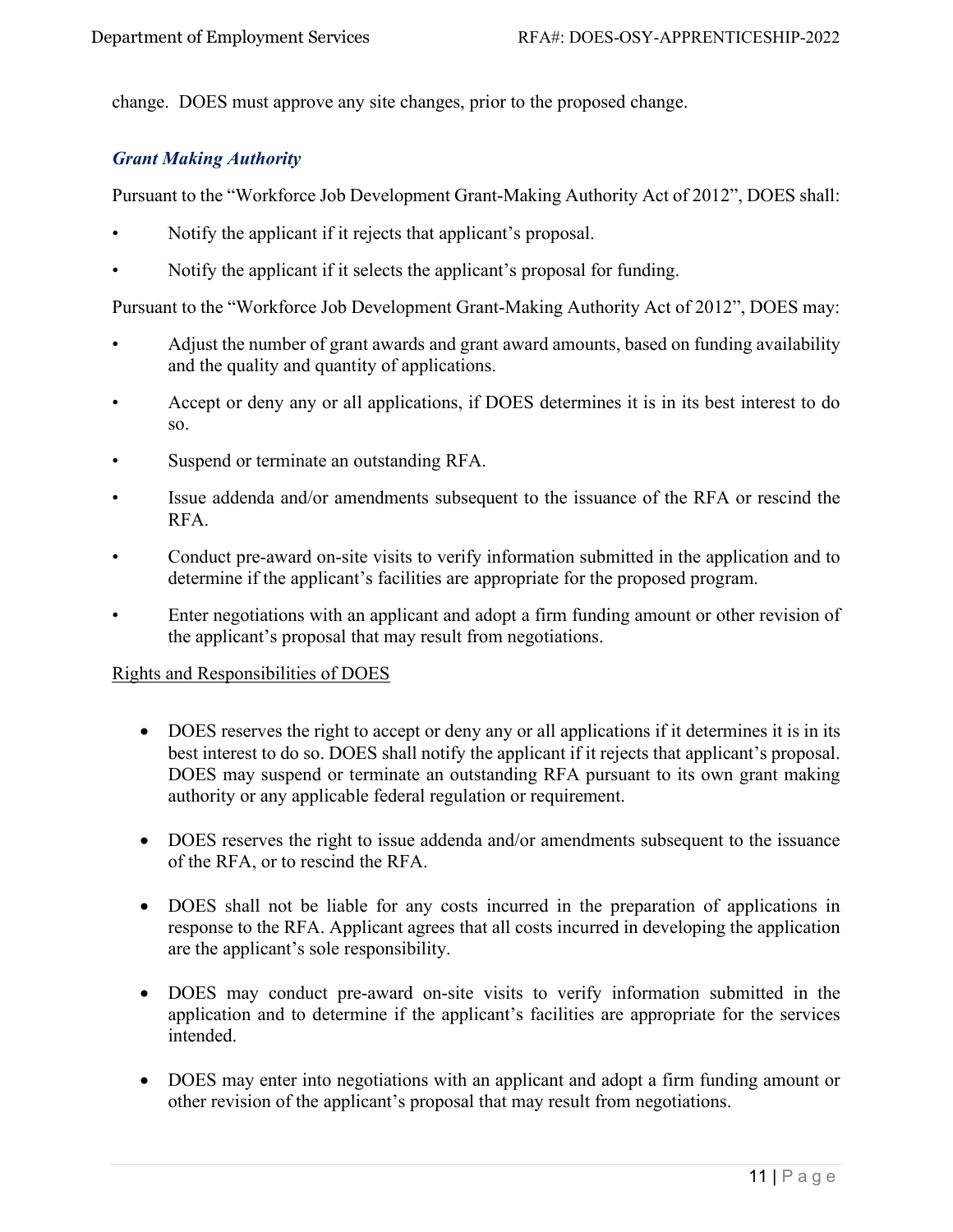• DOES may use past performance data in determining an award if an applicant was awarded a previous grant by DOES or the District of Columbia.

#### <span id="page-12-0"></span>**Section B: General Provisions**

# <span id="page-12-1"></span>*Eligibility Information – Applicants*

Applications must meet all applicable eligibility requirements listed in this RFA. Applications that do not meet the eligibility requirements will be considered unresponsive and will not be considered for funding under this RFA.

Organizations that are eligible to apply for this grant include public and private non-profits and for-profit organizations with demonstrated effectiveness providing the requested services and meeting the needs of the target population, including:

- Non-profit, community, or faith-based organizations;
- Community colleges or other postsecondary institutions;
- Public, charter, or alternative secondary schools;
- Trade associations or chambers of commerce:
- Private, for-profit service providers; or
- Labor unions, labor-management partnerships, or registered apprenticeship programs;
- Must have a registered apprenticeship program or have partnerships with other registered apprenticeship programs.
- HELC approval to offer Occupational Skill Training per D.C. Official Code § 38-1309.

Applicants shall be responsible organizations possessing the demonstrated ability to perform successfully under the terms and conditions of a proposed grant award. Each Applicant may charge to the grant award only those costs that are consistent with the allowable cost provisions of the respective Notice of Grant Award (NOGA), including the guidelines issued by DOES and all applicable federal and District laws.

All Applicants must be current on payment of all federal and District taxes, including Unemployment Insurance and Paid Family Leave taxes and Workers' Compensation premiums. Applicants cannot be listed on any federal or local excluded parties' lists.

Applicants should include assurances that all WIOA regulations and data collection methods (federal, state, and local) will be adhered to.

#### <span id="page-12-2"></span>*Evaluation Criteria*

Proposals will be evaluated pursuant to minimum experience and requirement of the proposal and will include a peer review process. This evaluation will include the quality and quantity of successful relevant experience as well as demonstrated level of capabilities. DOES may request further information from applicants before making a final decision.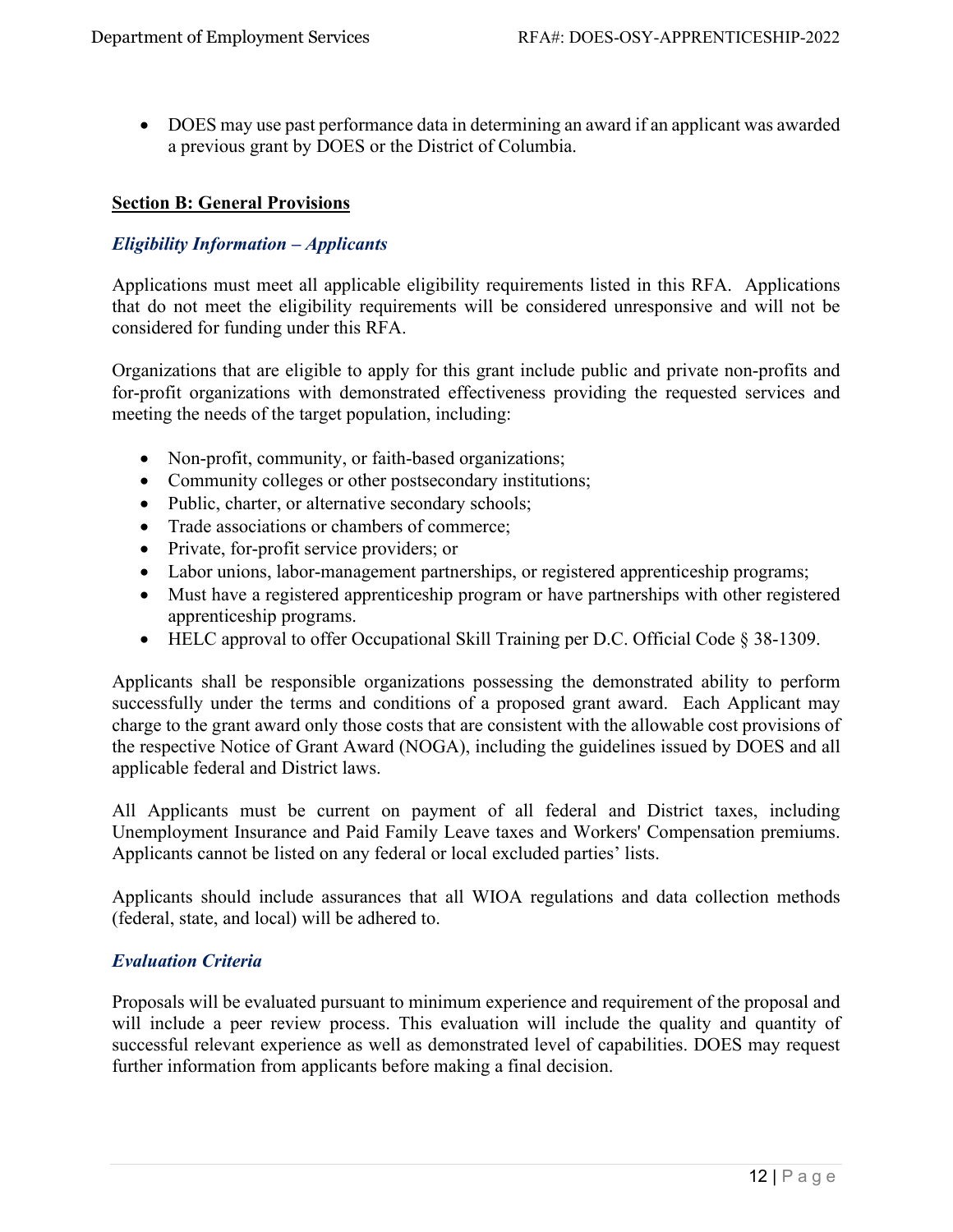# <span id="page-13-0"></span>*Monitoring*

Specific monitoring and progress report schedules will be established, agreed upon, and included in the NOGA. DOES staff is responsible for monitoring and evaluating the program and may also make periodic scheduled and unscheduled visits to worksite locations.

During site visits, the GRANTEE is required to provide access to facilities, records, participants, and staff, as deemed necessary by DOES for monitoring purposes. DOES monitoring may involve observation, interviews, and collection and review of reports, documents, and data to determine the GRANTEE's level of compliance with federal and/or District requirements and to identify specifically whether the GRANTEE's operational, financial, and management systems and practices are adequate to account for grant funds in accordance with federal and/or District requirements.

Any reports generated are the sole property of DOES. GRANTEE must receive prior written permission from DOES, in order to use or disclose any report or its contents.

GRANTEE shall, at the request of the District government, provide to the District government a certification of its compliance with Mayor's Order 2021-99.

#### <span id="page-13-1"></span>*Audits*

GRANTEE shall maintain and provide documentation related to this program for three years after submission of the final payment. At any time before final payment and three years thereafter, DOES may have the GRANTEE's invoices, vouchers and statements of cost audited. Any payment may be reduced by amounts found by DOES not to constitute allowable costs as adjusted for prior overpayment or underpayment. In the event that the District has made all payments to the GRANTEE and an overpayment is found, the GRANTEE shall reimburse the District for said overpayment within 30 days, after written notification.

GRANTEE shall establish and maintain books, records, and documents (including electronic storage media) in accordance with Generally Accepted Accounting Principles and Practices, which sufficiently and properly reflect all revenues and expenditures of grant funds awarded by the District pursuant to this RFA.

GRANTEE shall grant reasonable access to DOES, the D.C. Auditor, any applicable federal department, the Comptroller General of the United States, or any of their duly authorized representatives to any books, documents, papers and records (including computer records or electronic storage media) of the GRANTEE that are directly pertinent to charges to the program, in order to conduct audits and examinations and to make excerpts, transcripts and photocopies. This right of access also includes timely and reasonable access to GRANTEES' personnel for the purpose of interviews and discussions related to such documents.

# <span id="page-13-2"></span>*Nondiscrimination in the Delivery of Services*

In accordance with Title VI of the Civil Rights Act of 1964, as amended, and the District of Columbia Human Rights Act of 1977, as amended, no person shall, on the grounds of race, color, religion, national origin, sex, age, marital status, personal appearance, sexual orientation, gender identity or expression, familial status, family responsibilities, matriculation, political affiliation,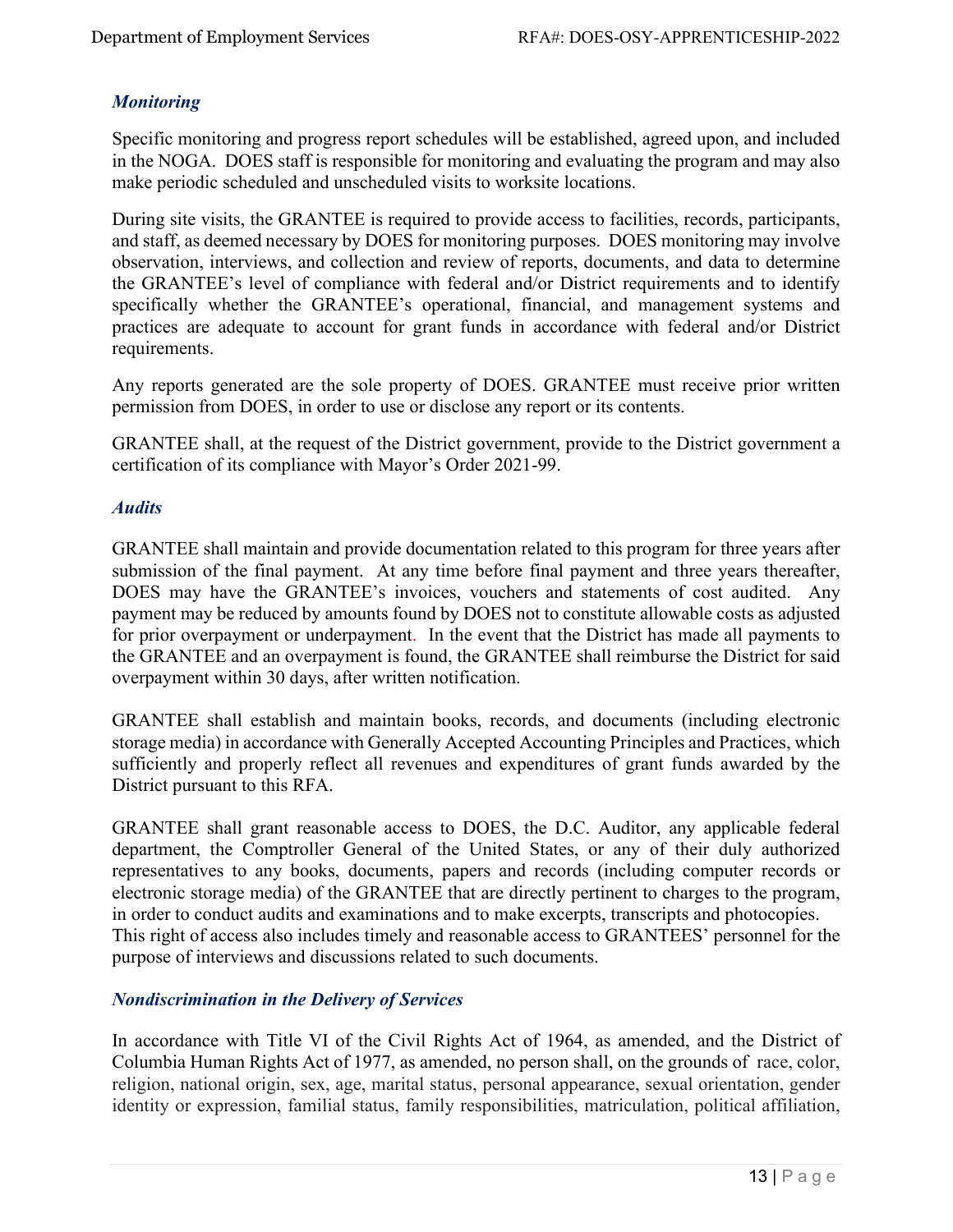genetic information, disability, source of income, status as a victim of an intrafamily offense, and place of residence or business, be denied the benefits of or be subjected to discrimination under any program activity receiving government funds.

In accordance with DC Language Access Act, individuals shall be provided equal access and participation in public services, programs, and activities held in the District of Columbia if they cannot or have limited capacity to speak, read, or write English.

# <span id="page-14-0"></span>*Other Applicable Laws*

The GRANTEE shall comply with all applicable District and federal statutes and regulations as may be amended from time to time. These statutes and regulations include:

- The Americans with Disabilities Act of 1990, 42 U.S.C. § 12101 et seq.
- Rehabilitation Act of 1973, 29 U.S.C. § 701 et seq.
- The Hatch Act,  $5$  U.S.C.  $\S$  7321 et seq.
- The Fair Labor Standards Act, 29 U.S.C. § 201 et seq.
- The Clean Air Act (Subgrants over \$100,000) 42 USC § 7401 et seq.
- The Occupational Safety and Health Act of 1970, 29 U.S.C. § 651 et seq.
- The Hobbs Act (Anti-Corruption), 18 U.S.C. § 1951
- Equal Pay Act of 1963, 29 U.S.C.  $\S 206(d)$
- Age Discrimination Act of 1975, 42 U.S.C. § 6101 et seq.
- Age Discrimination in Employment Act of 1967, 29 U.S.C. § 621 et seq.
- Title IX of the Education Amendments of 1972, 20 U.S.C. § 1001 et seq.
- Immigration Reform and Control Act of 1986, 8 U.S.C. § 1101 et seq.
- Executive Order 12459 (Debarment, Suspension and Exclusion)
- Medical Leave Act of 1993, 5 U.S.C. § 6381 et seq.
- Lobbying Disclosure Act of 1995, 2 U.S.C. § 1601 et seq.
- Drug Free Workplace Act of 1988, 41 U.S.C. § 8102 et seq.)
- Assurance of Nondiscrimination and Equal Opportunity as found in 29 CFR § 34.20
- District of Columbia Human Rights Act of 1977, D.C. Official Code § 2-1401.01 et seq.
- Title VI of the Civil Rights Act of 1964, 42 U.S.C. § 2000d et seq.
- District of Columbia Language Access Act of 2004, D.C. Official Code § 2-1931 et seq.
- Living Wage Act of 2006, D.C. Official Code  $\S$  2-220.01 et seq.
- Workforce Intermediary Establishment and Reform of First Source Amendment Act of 2011, D.C. Official Code 2-219.01 et seq.
- Non-Profit Reimbursement Fairness Act of 2019
- Stevens Amendment Further Consolidated Appropriations Act 2020, at cite P.L. 116-94, Division A, Title V, Section 505.
- Mayor's Order 2021-099 Section IV-COVID-19 Vaccination Certification.
- Mayor's Order 2021-109-COVID 19 Vaccination Requirement.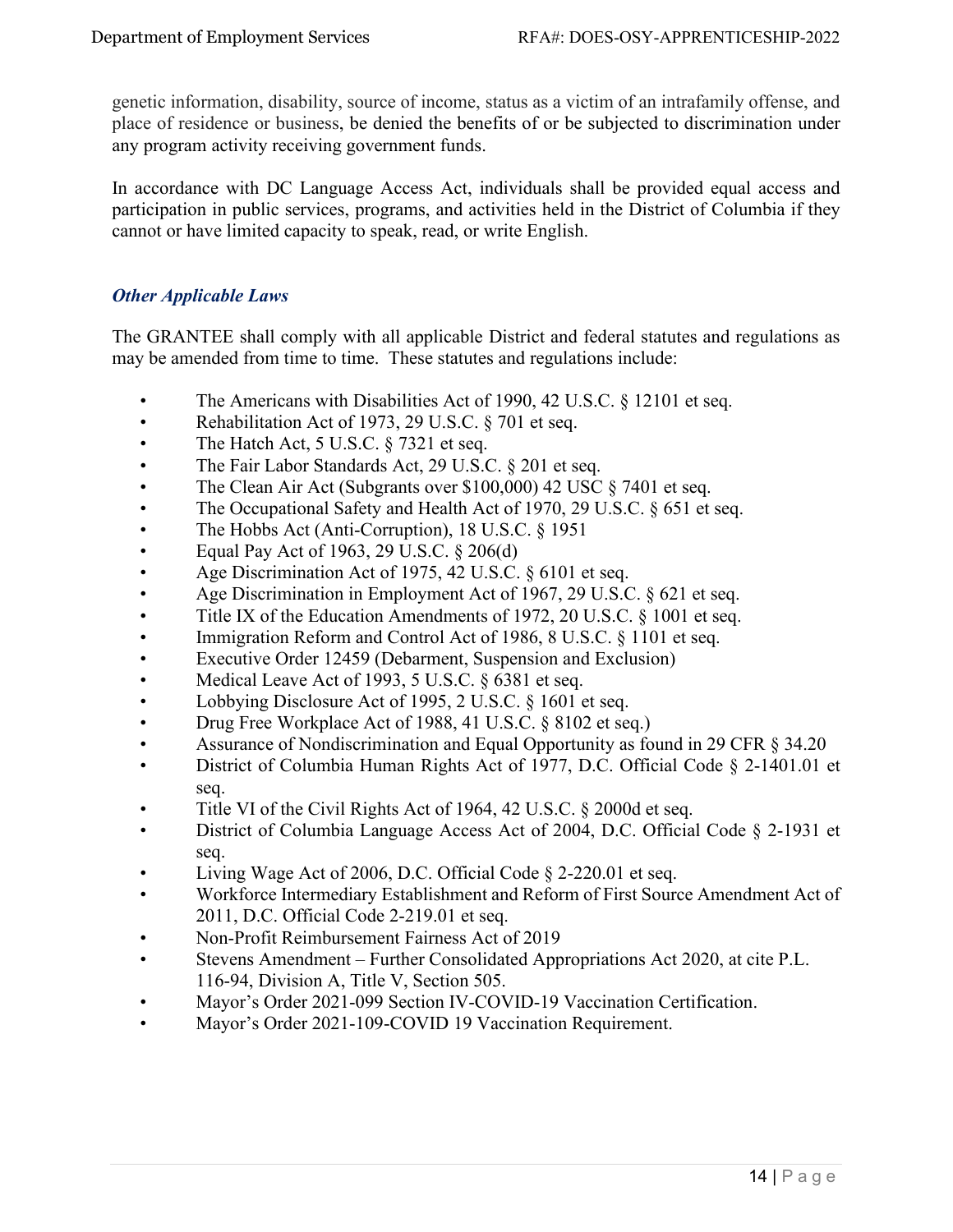# <span id="page-15-0"></span>**Section C: Application Format**

#### <span id="page-15-1"></span>*Applicant Profile*

The application shall include an Applicant Profile, which identifies the applicant type of organization, program service area and the amount of funds requested.

# <span id="page-15-2"></span>*Application Summary*

The application shall include an Application Summary. This section of the application must summarize the major components of the application.

#### <span id="page-15-3"></span>*Program Narrative*

Applicant shall provide a full description of how the program will be carried out by responding to the application requirements in Section D. The three (3) main components of the program narrative are:

- Organizational Profile
- Participant Profile
- Program Description

#### <span id="page-15-4"></span>*Past Performance*

Applicant shall provide any prior awarded contract or grant, evaluations and/or data that would highlight the organization's past performance and capability of successfully completing the stated program requirements.

All applicants must submit at least three (3) past performance forms – using the provided template, "Attachment B". If the applicant has received a contract/grant from the Department of Employment Services within the past three years, you must submit at least one "Attachment B" from DOES.

If your organization has not completed any outside contracts or grants for similar work or is unable to provide three completed "attachment B" forms, the most points an applicant can receive in this category is ""9" out of the 15 available points.

#### <span id="page-15-5"></span>*Itemized Budget and Budget Narrative*

Applicant shall submit an itemized budget and a budget narrative for all funds requested. The budget narrative shall serve as an independent document that clearly outlines all proposed expenditures for the grant and does not count against the page limit outlined for the program narrative. If applicant is requesting capacity-building funds, this request should be submitted with a separate budget and budget narrative from the program-funding request. Both the capacity building and the program budget narratives shall include timelines for expenditure of funds. The applicant requesting capacity-building funds shall note in the budget narrative their understanding that a program-funding award is contingent upon DOES confirming successful completion of the capacity-building activities.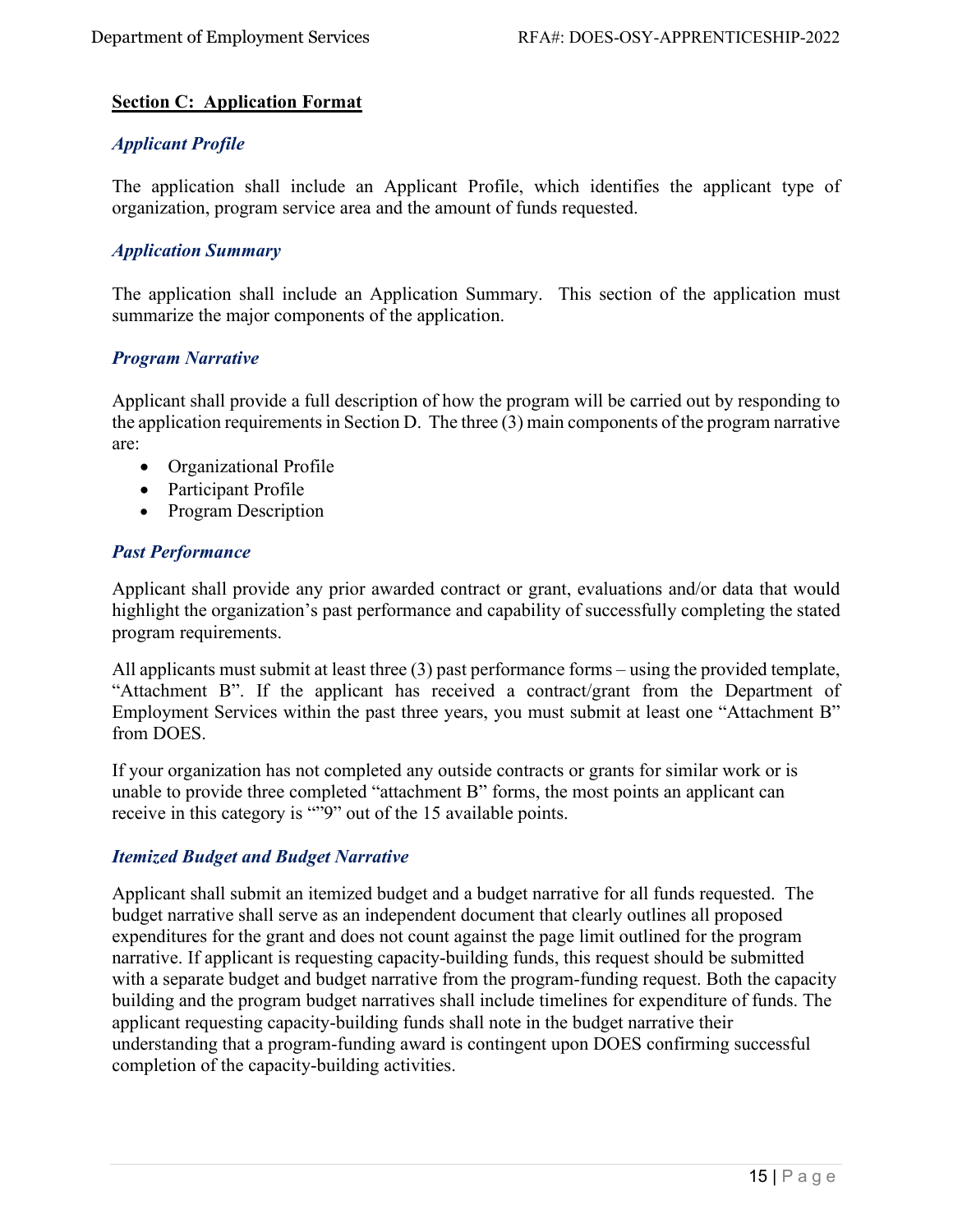Budget narratives shall detail how funds will be expended towards the program goals, as outlined in the program narrative. The budget section shall also contain assurances that no funds received as a result of this grant will be used to supplant any formula funds dedicated towards the targeted population, administrative efforts, or other regularly occurring activities. All budget narratives shall identify the average cost per participant.

The itemized budget can include the following items:

- Personnel
- Fringe
- Equipment
- Materials & Supplies
- Contractual Services
- Other Direct Costs
- Indirect Costs (10% of total Direct Costs)

# *(See Attachment C for definitions of budget items listed above)*

# **Food for staff or participants enrolled in the program is not an allowable expense under this grant.**

#### <span id="page-16-0"></span>**Section D: Program Narrative**

# <span id="page-16-1"></span>*Program Narrative*

This section applies to each of the strategic categories and is where the applicant clearly describes the proposed program in detail and includes each of the following:

# <span id="page-16-2"></span>*Organization Profile*

- State the mission of the organization.
- Describe the history of the organization (year founded and by whom) and its size (budget and staff).
- Describe the experience your organization and staff have with delivering the proposed program.
- Describe how your organization will meet the specific requirements/components outlined in the RFA (ex. Project plan/project timeline).

# <span id="page-16-3"></span>*Participant Profile*

- Describe the number of participants the organization will serve under this grant.
- Describe your process to recruit and engage the specified population detailed within this RFA. List what recruitment activities will be carried out as part of this program.
- Describe how programming is designed to provide quality service outlined within this RFA.
- Describe the experience working with the targeted population.
- Describe the anticipated challenges and the strategies to overcome them.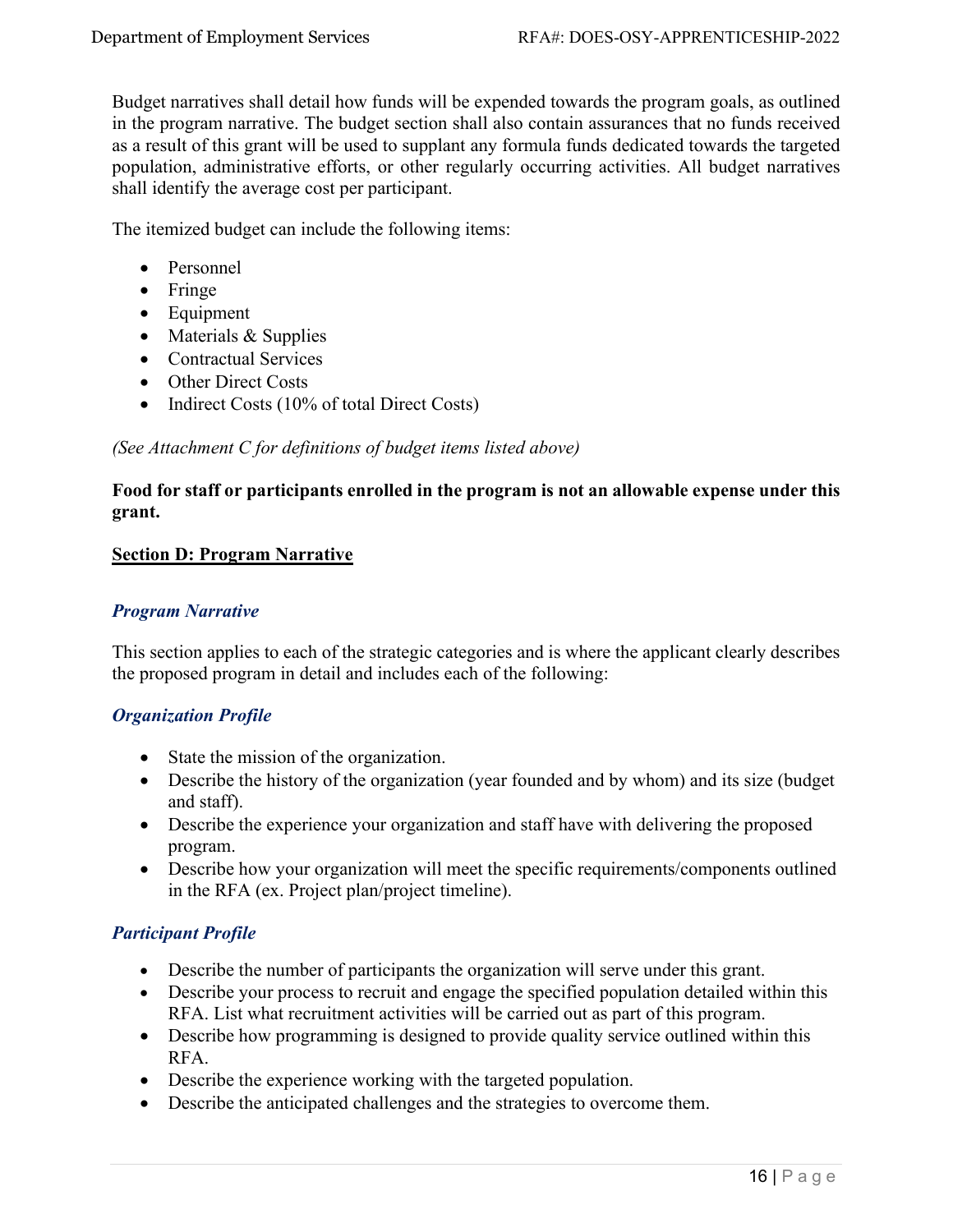- Describe any supportive services your program intends to offer participants engaged within the program.
- Describe any assessments you utilize to evaluate a participant's seriousness and/or desire to engage within your program.

# <span id="page-17-0"></span>*Program Description*

- Identify and describe how the organization will deliver the desired service. (See Section A). Describe how the organization has historically provided programming or services.
- Describe how the organization will meet the performance deliverables outlined in this RFA. What specific activities, strategies, and projects will participants be engaged in throughout the program.
- Identify and describe how your organization will deliver hybrid or virtual training model. Describe your COVID procedures and protocols for in person training and how software will be made accessible to program participants. Describe how Personal Protective Equipment (PPE) will be used/distributed for hybrid in person models.
- Provide a description of proposed sites where program activities will be conducted. If additional sites will be used to conduct the program, please describe how these sites will be acquired and utilized.
- Detail your training plan and what job place competencies/training youth apprentices will be engaged within on a weekly basis.
- Detail the program's placement plan and provide evidence of connections to apprenticeship opportunities post program completion.

# <span id="page-17-1"></span>**Section E: Application Review and Scoring**

# <span id="page-17-2"></span>*Review Panel*

A review panel will be composed of a minimum of three (3) individuals who have been selected for their unique experience and expertise in workforce and business development, data analysis, program and past performance evaluation, and social services planning and implementation. The review panel will review, score, and rank each application using the Technical Rating Scale in Table 1 against the established Scoring Criteria in Table 2.

| <b>Technical Rating Scale</b> |              |                                                                                                                                                                |  |
|-------------------------------|--------------|----------------------------------------------------------------------------------------------------------------------------------------------------------------|--|
| Numeric Rating                | Adjective    | Description                                                                                                                                                    |  |
|                               | Unacceptable | Fails to meet minimum requirements, (e.g., no demonstrated<br>capacity); major deficiencies which are not correctable;<br>Applicant did not address the factor |  |
|                               | Poor         | Marginally meets minimum requirements; major deficiencies<br>which may be correctable                                                                          |  |

# <span id="page-17-3"></span>*Table 1: Technical Rating Scale*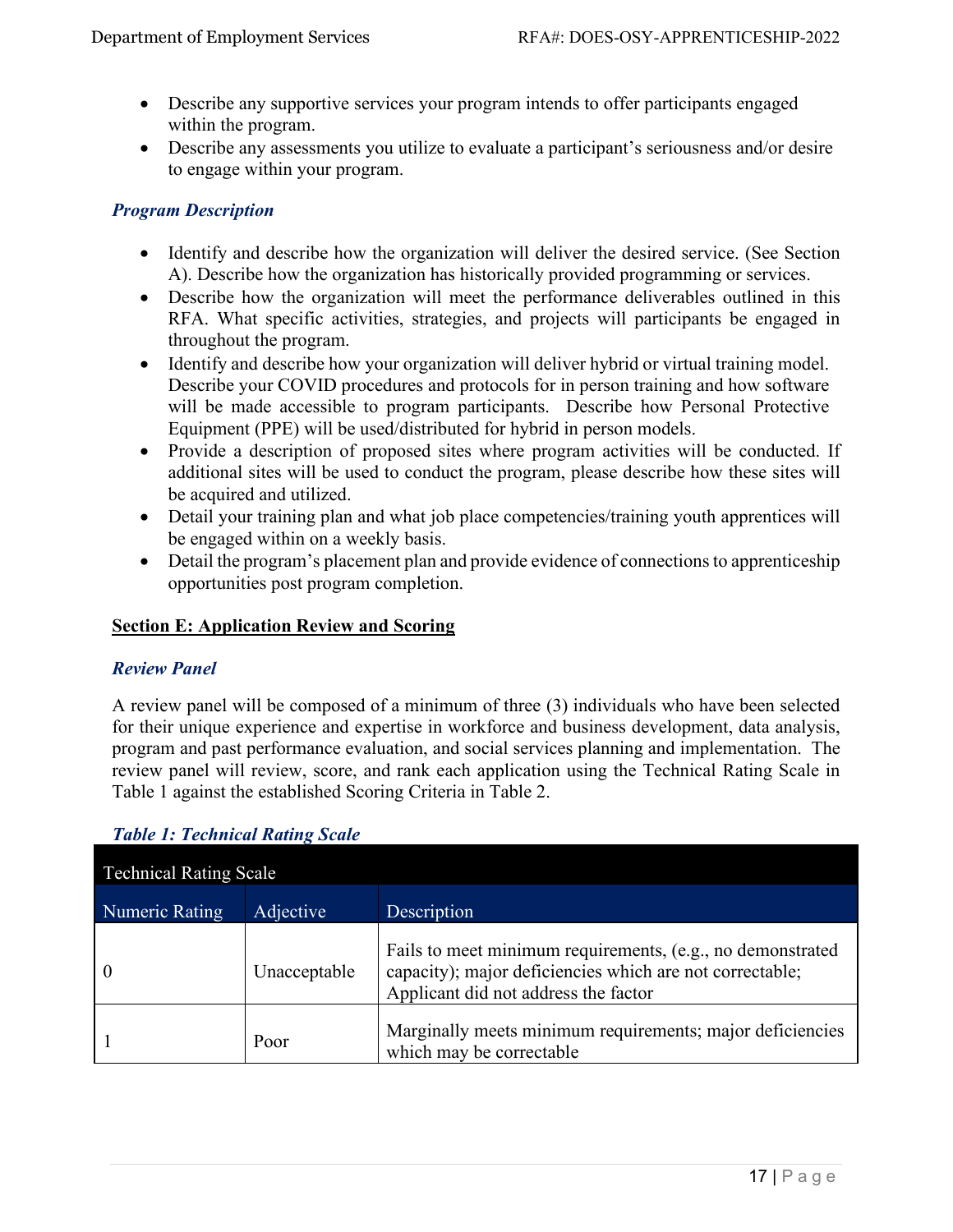| Minimally<br>Acceptable | Marginally meets minimum requirements; minor deficiencies<br>which may be correctable |
|-------------------------|---------------------------------------------------------------------------------------|
| Acceptable              | Meets requirements; no deficiencies                                                   |
| Good                    | Meets requirements and exceeds some requirements; no<br>deficiencies.                 |
| Excellent               | Exceeds most, if not all, requirements; no deficiencies.                              |

The technical rating is a weighting mechanism that will be applied to the point value for each scoring criterion to determine the Applicant's score for each criterion. The Applicant's total technical score will be determined by adding the Applicant's score in each scoring criterion. For example, if a scoring criterion has a point value range of zero (0) to forty (40) points, using the Technical Rating Scale above, and the District evaluates the Applicant's response as "Good," then the score for that criterion is 4/5 of 40 or 32.

# <span id="page-18-0"></span>*Scoring Criteria*

The review panel will review all applications that pass an initial internal checklist of required application components. Responsive applications will be evaluated strictly in accordance with the requirements stated in this RFA.

Each reviewer will independently review and objectively score applications against the specific scoring criteria outlined in Table 2, based on a 100-point scale.

| • Organization Profile        | 10 points |
|-------------------------------|-----------|
| • Participant Profile         | 20 points |
| • Program Description         | 40 points |
| • Past Performance            | 15 points |
| • Budget and Budget Narrative | 15 points |

|  |  |  | Table 2: Scoring Criteria |
|--|--|--|---------------------------|
|--|--|--|---------------------------|

| <b>ITEM</b> | <b>SCORING CRITERIA</b>                                                                  | Pts. |
|-------------|------------------------------------------------------------------------------------------|------|
|             | Organization Profile                                                                     |      |
|             | • State the mission of your organization.                                                |      |
|             | • Describe the history of your organization (year founded and by whom) and its size      |      |
|             | (budget and staff).                                                                      | 10   |
|             | • Describe the experience your organization and staff have with delivering the proposed  |      |
|             | program                                                                                  |      |
|             | • Describe how your organization will meet the specific requirements/components outlined |      |
|             | in the RFA (ex. Project plan/project timeline)                                           |      |
|             | Participant Profile                                                                      | 21   |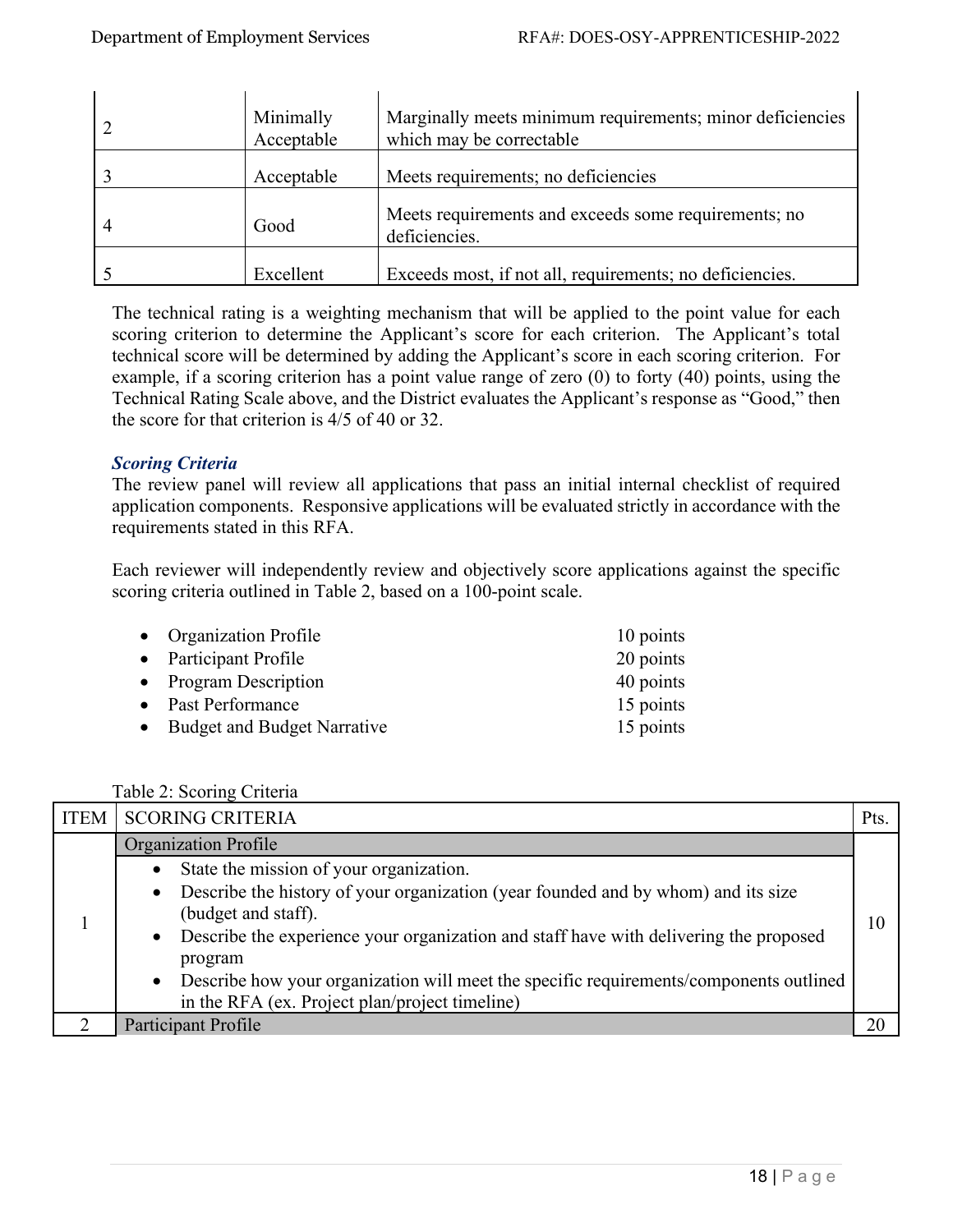$\mathbf{I}$ 

|   | Describe the number of participants the organization will serve under this grant.<br>$\bullet$<br>Describe your process to recruit and engage the specified population detailed within this<br>$\bullet$<br>RFA. List what recruitment activities will be carried out as part of this program.<br>Describe how programming is designed to provide quality service outlined within this<br>$\bullet$<br>RFA.<br>Describe the experience working with the targeted population.<br>Describe the anticipated challenges and the strategies to overcome them.<br>$\bullet$<br>Describe any supportive services your program intends to offer participants engaged<br>within the program.<br>Describe any assessments you utilize to evaluate a participant's seriousness and/or<br>desire to engage within your program                                                                                                                                                                                                                                                                                                                                                                                                                                                                           |     |
|---|----------------------------------------------------------------------------------------------------------------------------------------------------------------------------------------------------------------------------------------------------------------------------------------------------------------------------------------------------------------------------------------------------------------------------------------------------------------------------------------------------------------------------------------------------------------------------------------------------------------------------------------------------------------------------------------------------------------------------------------------------------------------------------------------------------------------------------------------------------------------------------------------------------------------------------------------------------------------------------------------------------------------------------------------------------------------------------------------------------------------------------------------------------------------------------------------------------------------------------------------------------------------------------------------|-----|
|   | <b>Program Description</b>                                                                                                                                                                                                                                                                                                                                                                                                                                                                                                                                                                                                                                                                                                                                                                                                                                                                                                                                                                                                                                                                                                                                                                                                                                                                   |     |
| 3 | Identify and describe how the organization will deliver the desired service. (See Section<br>A). Describe how the organization has historically provided programming or services.<br>Describe how the organization will meet the performance deliverables outlined in this<br>$\bullet$<br>RFA. What specific activities, strategies, and projects will participants be engaged in<br>throughout the program.<br>Identify and describe how your organization will deliver hybrid or virtual training model.<br>$\bullet$<br>Describe your COVID procedures and protocols for in person training and how software<br>will be made accessible to program participants. Describe how Personal Protective<br>Equipment (PPE) will be used/distributed for hybrid in person models.<br>Provide a description of proposed sites where program activities will be conducted. If<br>additional sites will be used to conduct the program, please describe how these sites will<br>be acquired and utilized.<br>Detail your training plan and what job place competencies/training youth apprentices will<br>$\bullet$<br>be engaged within on a weekly basis.<br>Detail the program's placement plan and provide evidence of connections to<br>apprenticeship opportunities post program completion. | 40  |
|   | Past Performance                                                                                                                                                                                                                                                                                                                                                                                                                                                                                                                                                                                                                                                                                                                                                                                                                                                                                                                                                                                                                                                                                                                                                                                                                                                                             |     |
|   | The extent to which the applicant has provided prior performance data that highlights prior<br>$\bullet$<br>success in accomplishing the goals outlined in the RFA.<br>The extent to which the applicant has provided prior program evaluations (Attachment B)<br>and other reviews/documentation that highlight prior success in accomplishing the goals<br>outlined in the RFA.                                                                                                                                                                                                                                                                                                                                                                                                                                                                                                                                                                                                                                                                                                                                                                                                                                                                                                            | 15  |
|   | <b>Budget and Budget Narrative</b>                                                                                                                                                                                                                                                                                                                                                                                                                                                                                                                                                                                                                                                                                                                                                                                                                                                                                                                                                                                                                                                                                                                                                                                                                                                           |     |
| 5 | The extent to which the applicant provides a clear explanation of how the budget amount<br>is derived.<br>The extent to which the Applicant has allocated the funds to carry-out the proposal.                                                                                                                                                                                                                                                                                                                                                                                                                                                                                                                                                                                                                                                                                                                                                                                                                                                                                                                                                                                                                                                                                               | 15  |
|   | <b>TOTAL POINTS</b>                                                                                                                                                                                                                                                                                                                                                                                                                                                                                                                                                                                                                                                                                                                                                                                                                                                                                                                                                                                                                                                                                                                                                                                                                                                                          | 100 |
|   |                                                                                                                                                                                                                                                                                                                                                                                                                                                                                                                                                                                                                                                                                                                                                                                                                                                                                                                                                                                                                                                                                                                                                                                                                                                                                              |     |

# <span id="page-19-0"></span>**Section F: Application Submission Information**

<span id="page-19-1"></span> *How to Request an Application Package* 

- The application package is posted at:
	- http://opgs.dc.gov/page/opgs-district-grants-clearinghouse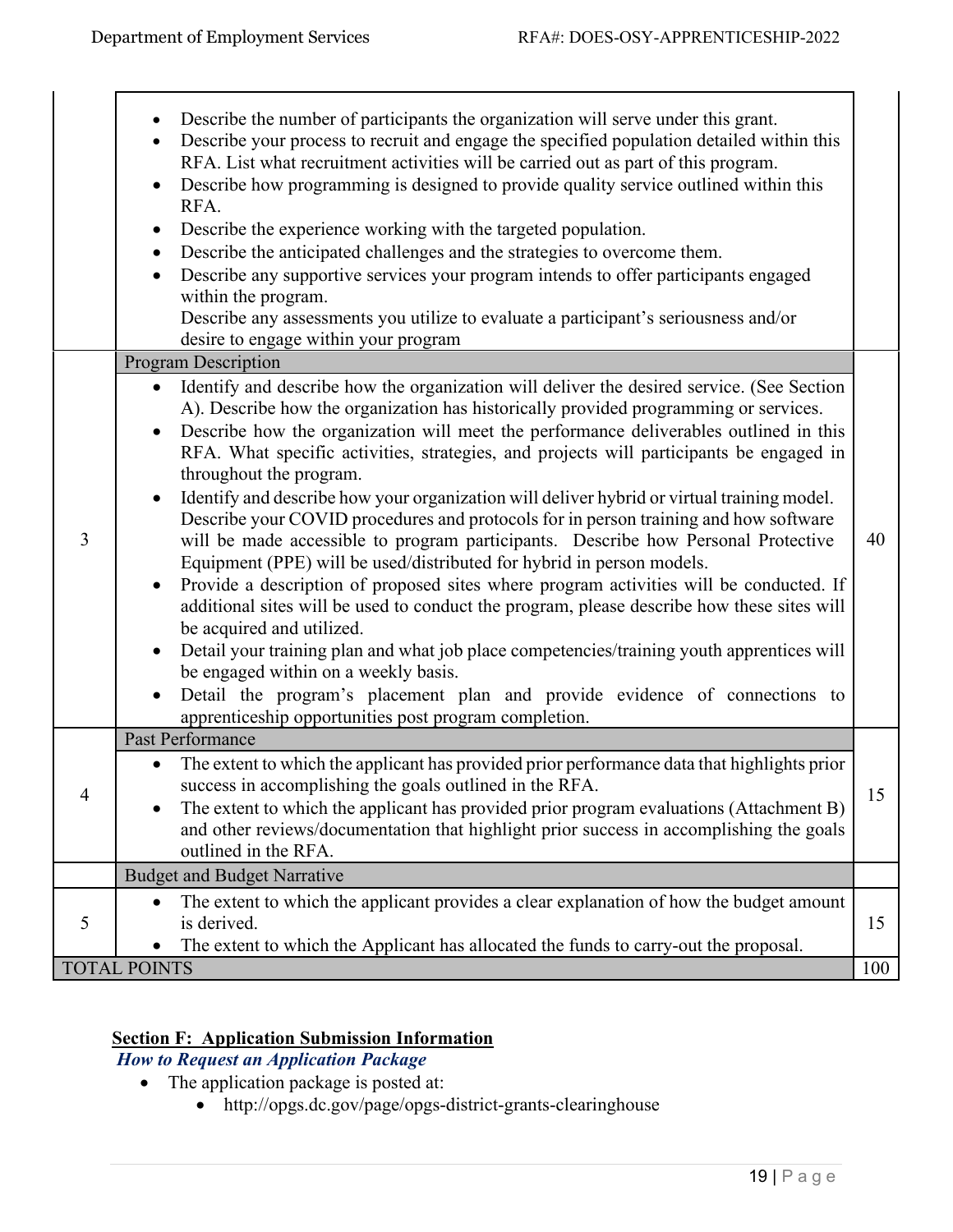- https://does.dc.gov/page/grant-opportunities
- If the application package cannot be accessed at the above websites, then Applicants may request the application via email:  $OGAGrants@dc.gov$ .

# <span id="page-20-0"></span> *Application Preparation*

DOES shall not be liable for any costs incurred in the preparation of applications in response to the RFA. Applicant agrees that all costs incurred in developing the application are the Applicant's sole responsibility.

#### <span id="page-20-1"></span>*Submission Date and Time*

In order to be considered for funding, complete applications must be received electronically via Grants Management System – <https://jlweb.co/prod1/portal/portal.jsp?c=66176630&p=66183389&g=66183409>

#### **Proposals submitted after 3:00 pm on May 19, 2022, will not be considered.**

#### <span id="page-20-2"></span>**Section G: Award Administration Information**

#### <span id="page-20-3"></span>*Award Notices*

Each Applicant, whether successful or unsuccessful, will receive notification of the final decision on the application. Letters of notification or any other correspondence addressing selection for award do not provide authorization to begin the program.

Applicants that are selected for funding may be required to respond in a satisfactory manner to conditions that may be placed on the application before funding can proceed. DOES may enter into negotiations with an Applicant and adopt a firm funding amount or other revision of the application that may result from negotiations.

The NOGA sets forth the amount of funds granted, the terms and conditions of the award, the effective date of the award, the budget period for which initial support will be given, and the total program period for which support is awarded. The NOGA shall be signed by the DOES Director or designee. The NOGA will be sent to the Applicant's contact that is authorized to sign the NOGA and reflects the only authorizing document. The NOGA will be sent prior to the start date and a meeting between the GRANTEE and DOES will occur shortly after the NOGA is fully executed. All awardees will be held to a minimum level of effort to effectively execute the grant and meet the designated goals and deliverables outlined in this RFA. More specifics on the "minimum level of effort" will be specified in the NOGA.

#### <span id="page-20-4"></span>*Appeal*

#### Non-Responsiveness Determination

In order to ensure a fair and equitable appeals process, all responsiveness determination appeals will be reviewed and decided **solely** by the DOES General Counsel. Appeals must be in writing and addressed to: DOES General Counsel, 4058 Minnesota Avenue NE, Suite #5800, Washington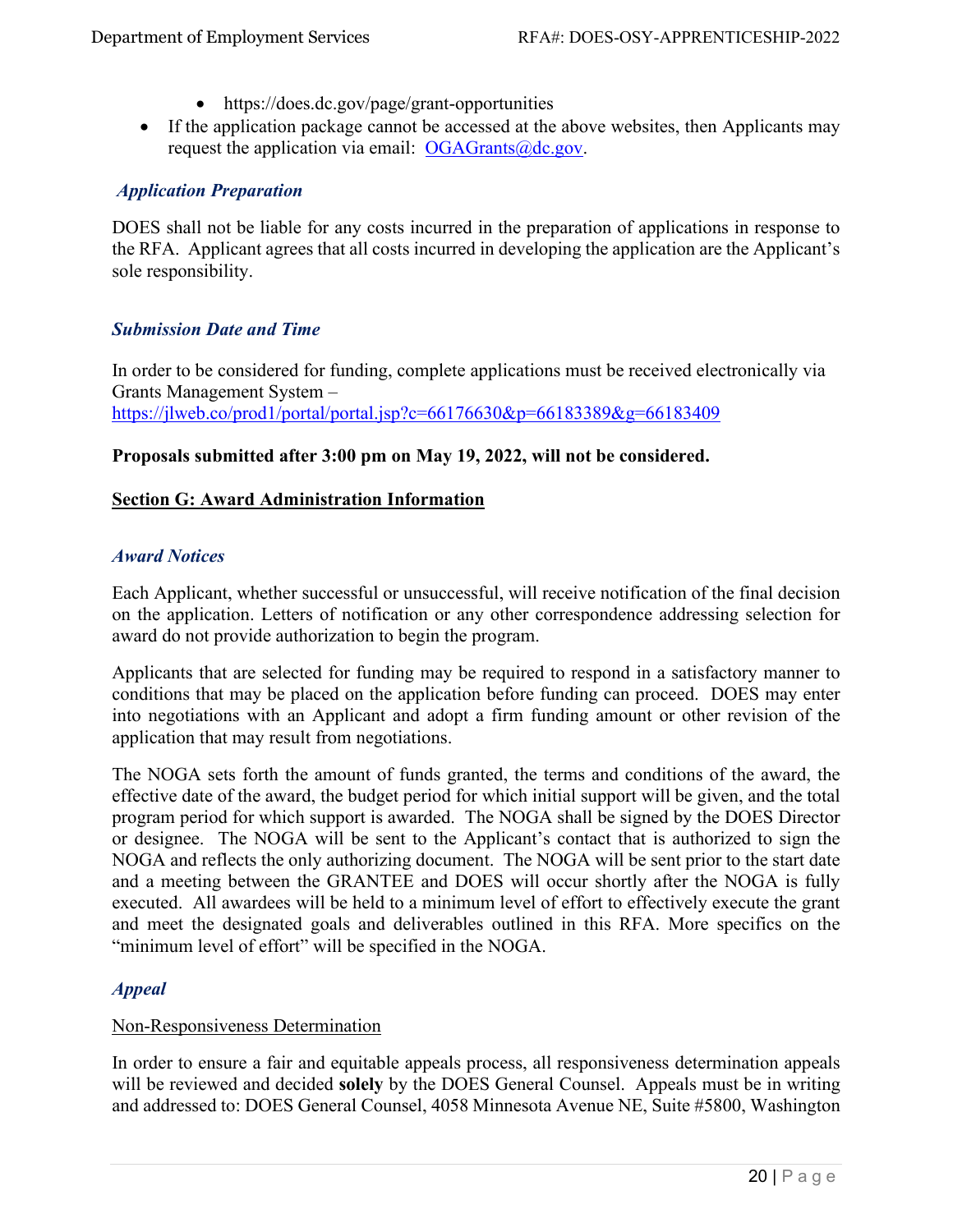DC 20019. Appeals may also be submitted via email to doesappeals@dc.gov with the subject heading "Appeal of Grant Responsiveness Determination". Appeals of the responsiveness determination must be received by the General Counsel within two business days of the responsiveness determination notice.

If an applicant communicates with program staff regarding an appeal of the responsiveness determination, the appeal may be dismissed with prejudice, and the applicant may be precluded from consideration for future grant opportunities.

Appeals must contain the basis for the appeal request and identify any factors that oppose the responsiveness determination. The appeal process will consider the submitted application and the responsiveness determination. Additional information not included within the original submitted application will not be considered during the appeal process, unless specifically requested by the DOES General Counsel. The DOES General Counsel may coordinate a meeting to address the appeal. The General Counsel will issue a written appeal decision. The decision of the General Counsel may only be overturned by the DOES Director.

#### Grant Award Selection

In order to ensure a fair and equitable appeals process, all grant award selection appeals will be reviewed and decided **solely** by the DOES General Counsel. Appeals must be in writing and addressed to: DOES General Counsel, 4058 Minnesota Avenue NE, Suite #5800, Washington DC 20019. Appeals may also be submitted via email to doesappeals  $@dc.gov$  with the subject heading "Appeal of Grant Award Selection". Appeals of the grant award selection must be received by the General Counsel within two business days of the award selection notice.

If an applicant communicates with program staff regarding an appeal of the grant award selection, the appeal may be dismissed with prejudice, and the applicant may be precluded from consideration for future grant opportunities.

Appeals must contain the basis for the appeal request and identify any factors that oppose the grant award selection. The appeal process will consider the submitted application and the GRANTEES selected. Additional information not included within the original submitted application will not be considered during the appeal process, unless specifically requested by the DOES General Counsel. The DOES General Counsel may coordinate a meeting to address the appeal. The General Counsel will issue a written appeal decision. The decision of the General Counsel may only be overturned by the DOES Director.

#### <span id="page-21-0"></span>*GRANTEE Program Compliance*

Prior to the start of the program, GRANTEEs shall successfully complete the following:

- DOES Pre-Orientation Meeting
- DOES Pre-Site Monitoring Visit
- Virtual One Stop Training (VOS) (If applicable)
- Security Awareness Training (PII)
- Verification of Insurance requirements established by the Office of Risk Management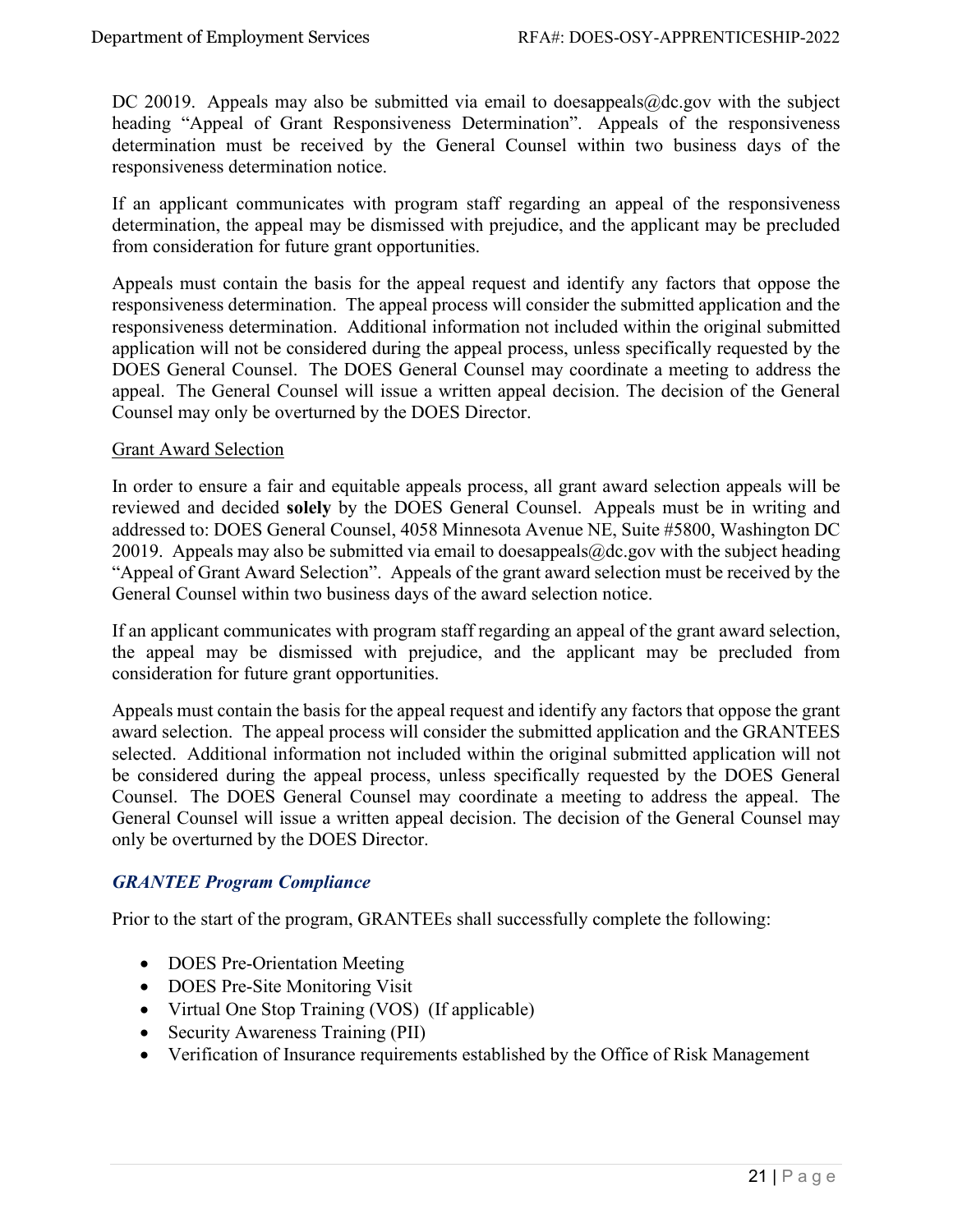# <span id="page-22-0"></span>*Program Launch*

Before the GRANTEE can begin programming, they must receive official documentation from the Office of the Office of Grants Administration and Resource Allocation and the Office of Apprenticeship, Information and Training.

# <span id="page-22-1"></span>*GRANTEE Payment - Pre-Apprenticeship to Apprenticeship Programs*

The total amount of the grant award shall not exceed the amount specified within the NOGA. There are four (4) payment categories listed below each representing a specific percentage of the total grant amount:

#### **Payment 1: Base Payment: (40%)**

The base payment is contingent on successful completion of the following:

- Orientation
- Pre-Program Site Visit
- Mandatory Pre-Program Trainings (if applicable)
- Virtual One Stop (VOS) Training (if applicable)
- Security Awareness Training (PII)
- Submission of Work Plan

#### **Payment 2: (20%)**

After the base payment has been expended, this payment will be issued out on a monthly cost reimbursement basis until the end of the grant period. Each month's payout will be determined by the eligible expenses and documentation provided by the GRANTEE. Submission of monthly program report & monthly expenditure report required with invoice. Actual monthly amount will be outlined in the NOGA.

#### **Payment 3: (20%)**

This payment will be issued out on a per participant basis as documented by submission of an original copy of the earned credential

#### **Payment 4: (20%)**

This payment will be issued out on a per participant basis as documented by submission of proof of placement into employment post program completion as outlined by the Office of Apprenticeship Information and Training and in the NOGA.

#### *GRANTEE Payment – Direct Entry into Apprenticeship Programs*

The total amount of the grant award shall not exceed the amount specified within the NOGA. There are two (2) payment categories listed below each representing a specific percentage of the total grant amount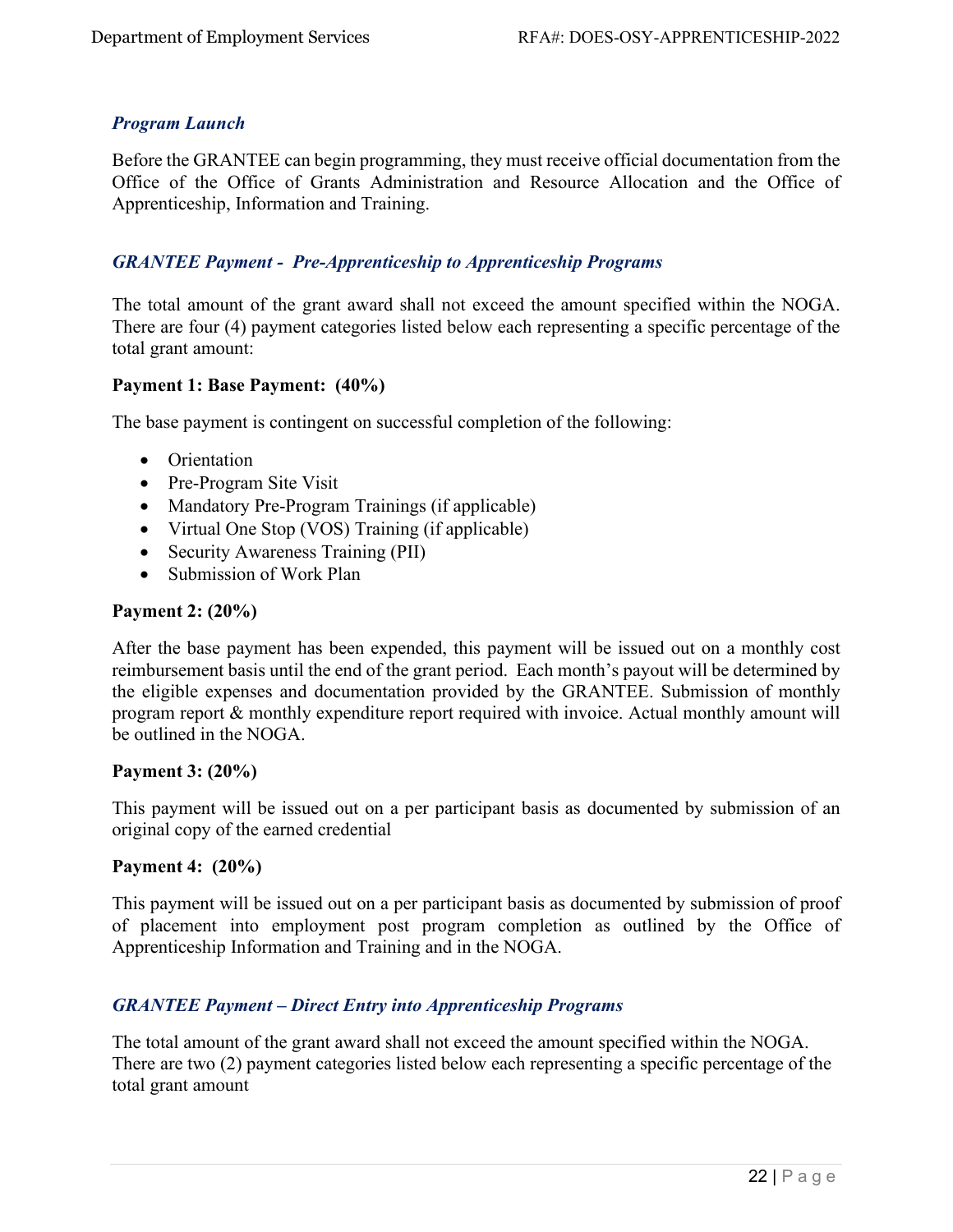# **Payment 1: Base Payment: (50%)**

The base payment is contingent on successful completion of the following:

- Orientation
- Pre-Program Site Visit
- Mandatory Pre-Program Trainings (if applicable)
- Virtual One Stop (VOS) Training (if applicable)
- Security Awareness Training (PII)
- Submission of Work Plan

# **Payment 2: (50%)**

After the base payment has been expended, this payment will be issued out on a monthly cost reimbursement basis until the end of the grant period. Each month's payout will be determined by the eligible expenses and documentation provided by the GRANTEE. Submission of monthly program report & monthly expenditure report required with invoice. Actual monthly amount will be outlined in the NOGA.

If the GRANTEE does not comply with the NOGA, applicable federal and District laws and regulations, then the NOGA may be terminated, or the award amount reduced for under performance or non-performance at the discretion of the Grant Monitor and/or Grants Officer.

# <span id="page-23-0"></span>*Anti-Deficiency Considerations*

The GRANTEE shall acknowledge and agree that the commitment to fulfill financial obligations of any kind pursuant to any and all provisions of a grant award, or any subsequent award shall remain subject to the provisions of (i) the federal Anti-Deficiency Act, 31 U.S.C. §§1341, 1342, 1349, 1351, (ii) the District of Columbia Anti-Deficiency Act, D.C. Official Code §§ 47-355.01- 355.08 (2001), (iii) D.C. Official Code § 47-105 (2001), and (iv) D.C. Official Code § 1-204.46, as the foregoing statutes may be amended from time to time, regardless of whether a particular obligation has been expressly so conditioned.

#### <span id="page-23-1"></span>**Section H: Contacts**

Demetries Saunders OGAGrants@dc.gov

<span id="page-23-2"></span>*Section I: List of Attachments*

#### LIST OF FORMS TO BE INCLUDED WITH SUBMISSION:

#### **Documents Provided by DOES**

- Statement of Certification
- Non-Disclosure Agreement
- Disclosure Document